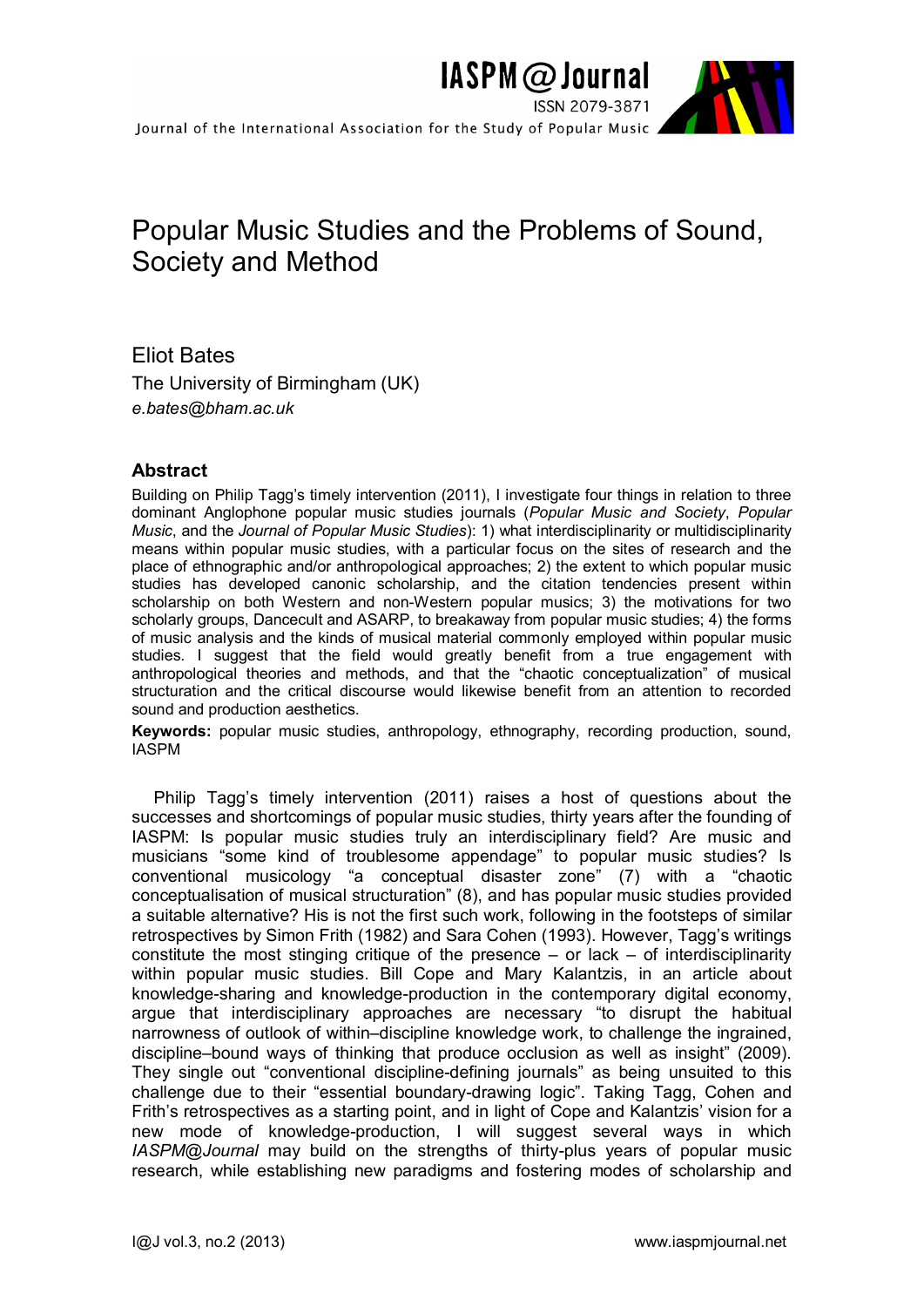subjects of analysis that have so far been marginal concerns to the discipline of popular music studies.

For practitioners, the field exists mostly in the journals<sup>1</sup>[.](#page-12-0)

I argue, following Wæver, that journals provide the greatest indicator of the vitality, scope, methodologies, theories, analytical techniques, discursive norms and interdisciplinary inclinations of a field. Academic journals have the potential for a quicker turn-around review and publication process than monograph or edited volume publication, publish articles that often originated as conference papers in the discipline's annual conferences, and typically solicit peer-review from other authors who have contributed to the same journal. Publication in flagship journals is essential for the professional development and career advancement of academic specialists, as it provides the most unequivocal indicator that a scholar's work is deemed worthy of publication by others in their field, and additionally is one of the most important markers of a scholar's track record when applying for competitive research grants or for promotions at research universities. In that regard, Anglophone popular music studies has resided within three primary journals: *Popular Music and Society* (since 1971), *Popular Music* (since 1981), and the *Journal of Popular Music Studies* (since 1988). Other brief-lived journals hinted at alternate epistemologies for the field, for example *Worldbeat: An International Journal of Popular Music,* which through one ill-fated issue attempted to linguistically and topically internationalize the field, or *OneTwoThreeFour* which published nine issues with eclectic content including some of the first ethnographic studies of the practice of sampling (Prato, 1990) and MIDI technology (Théberge, 1990) – but the short life of these journals meant these epistemologies did not fully develop at the time. With this in mind, in this article I for the most part restrict my analysis of the field of popular music studies to articles in the three primary journals listed above, fully aware that scholarship on popular music is also published in other journals where it occupies a marginal, rather than dominant, status.

My interest in this article is to examine four things. First, what does interdisciplinarity or multidisciplinarity mean within popular music studies, and what is the place of ethnographic and/or anthropological approaches within the field? As I will show, although the words "anthropology" or "ethnography" appear (usually once) in hundreds of articles, and an increasing number of articles on non-Western popular musics written by ethnomusicologists grapple with anthropological theories and methods, with preciously few exceptions anthropology and ethnography (and more broadly, all social sciences) have not been a significant part of the study of Anglophone popular musics in the UK, US and Canada. I suggest that this absence is largely responsible for the lack of analysis of social/cultural context, and thus twenty years later Tagg and Negus' question – "meaning for whom?" – is still unanswered (1992). Popular music studies continues to downplay or ignore the role music plays in life and society, which Sara Cohen attributed to an emphasis on "structures, texts or products" rather than a "focus upon people and their musical practices and processes" (1993: 127). As Thomas Solomon argues, when contexts or audiences are considered within what he terms the "sociological literature within popular music studies" (2012: 86), this is to the exclusion of any consideration of texts or meaning. Popular music is undeniably an object of multidisciplinary interest, but has this resulted in a true interdisciplinarity?

Second, I am interested in the extent to which popular music studies has developed a body of canonic scholarship, and also in the relation between the scholarship about a geographically limited subset of Western popular musics and scholarship about "non-Western" popular musics and/or global genres situated outside of "the West". I uncovered a disturbing trend: despite the steady increase in work concerning "non-Western" popular musics, this work is rarely if ever cited by scholars who write about popular music in the US, UK and Canada. The field has come to replicate the Westfocus and hegemonic tendencies of historical musicology – quite a deviation from the original values of IASPM. Regarding the geographical specificities of the hegemonic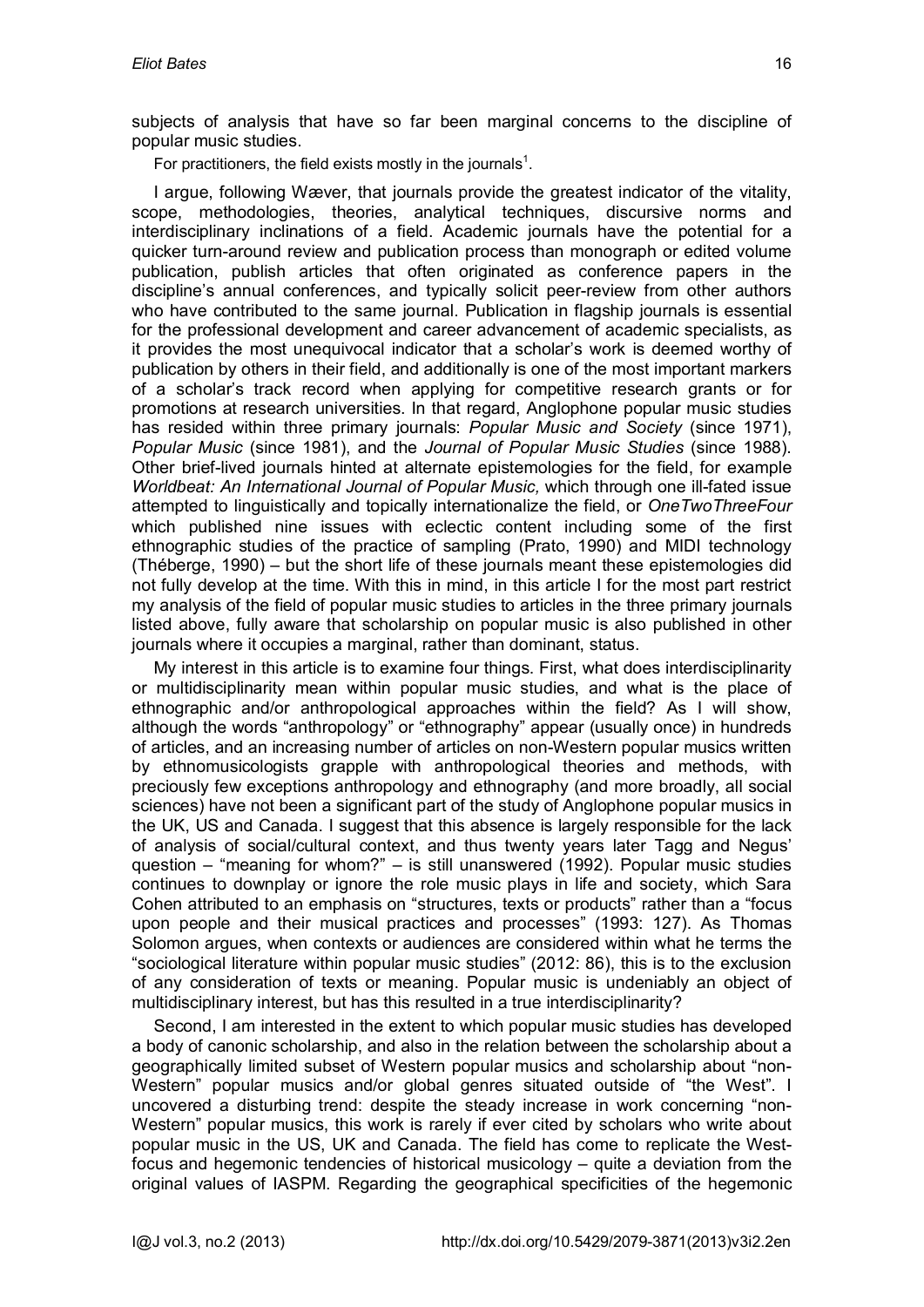tendencies at play, I must clarify two terms: "the West" and "Anglophone", and how they fit within my study. I single out scholarship written *about* Anglophone popular music in the US, the UK and Canada because it comprises a cohesive body of work that features a striking consistency regarding citation patterns, not since I wish to perpetuate a sense that these countries actually connote "the West". Visibly at the margins of this work, therefore, are non-Anglophone popular musics in the same countries (for example, indigenous and/or minority popular musics in the Americas or the UK) and Anglophone popular music forms from other countries (notably but not limited to the rest of Europe, Australasia and the Caribbean). Also marginalized are "other" journals; for example, the Australian journal *Perfect Beat* is internationally distributed but rarely cited in the "big three" journals. In light of the vibrancy of the field of popular music studies within other countries (especially Australia, New Zealand, Jamaica, Brazil and Mexico), this situation is especially surprising[.](#page-12-1) $^{2}$ 

Third, with the backdrop of these disciplinary norms in mind, I also will consider two "breakaway" groups of scholars and the journals they have published. The need for new societies/journals arose not solely due to topical concerns, as the primary subjects of Dancecult (electronic dance music) and of ASARP, the Association for the Art of Record Production (popular music recording production) would seemingly fall squarely within the milieu of the existing popular music journals. As I will argue, Dancecult became necessary since a group of scholars found that their debates about theory and methodology, in particular anthropological approaches to the study of experience, were not shared with popular music scholars looking at other styles and scenes. Similarly, ASARP emerged in the wake of a long-standing lack of attention on studio production, work, professionals, techniques and technologies within popular music studies – and a paucity of multimode analyses of recorded music. Not surprisingly, from the start these fields attracted a significant amount of core scholarship that would have been topically or geographically marginal within other popular music studies journals.

Fourth, and more specifically addressing Tagg's suggestions for the field, I will explore the forms of music analysis and the kinds of musical material commonly employed within popular music studies, and many that are not. I was particularly struck by Franco Fabbri's email cited in the article:

[Music] and musicians seem to have become some kind of troublesome appendage to popular music studies... Where is music and where are the musicians? Can researchers learn something from them, or are musicians some kind of unnecessary appendix of popular music studies? (Fabbri in Tagg 2011: 4).

Tagg diagnoses the problem as the "Great Epistemic Divide in European culture between notions of art and science, subjective and objective, poïesis and aesthesis" (ibid. 5) and suggests several techniques for describing music in relation to video scenes, some of which stem from the musematic analysis approach he pioneered in the late 1970s (Tagg, 1979).<sup>[3](#page-12-2)</sup> While I feel this is certainly part of the problem and presents one possible solution, I suggest an alternative, that the biggest contributing factor to musicology's "chaotic conceptualisation of musical structuration" (ibid. 8) is the widespread lack of engagement with the tools, techniques, workflows, and critical vocabulary of recording production, and with the audible aesthetics of recorded sound. No student of historical musicology could ever graduate without having at least a basic proficiency in music theory and analysis, ear training and piano performance, a pedagogical convention that directly results in the perplexing kinds of melodic, rhythmic and harmonic analyses Tagg notes comprise the bulk of popular music analysis. I argue that an equivalent baseline for popular music studies would include the ability to understand recorded music theory and analysis, ear training skills geared towards hearing production techniques (also called "reverse-engineering" the recording process), and a basic practical knowledge of how recording work, studio musicianship and production/arrangement is done.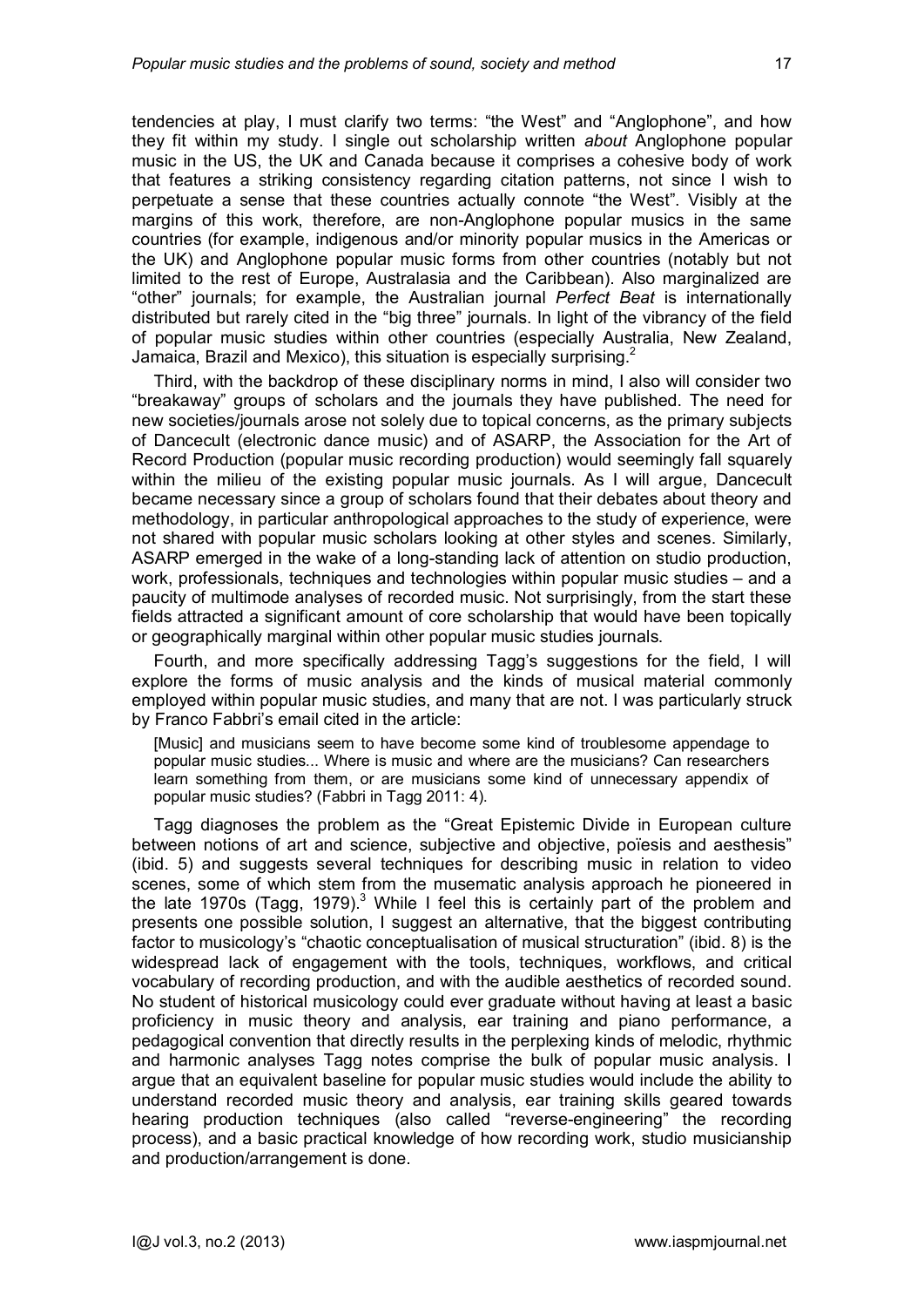As a considerable amount of popular music studies depends upon criticism of commercially-released recordings, popular music studies scholarship should demonstrate a familiarity with the environments in which these recordings were created (such as, audio recording and film studios, or live concert stages), the sorts of professionals who help create these recordings (engineers, editors, studio musicians, arrangers, producers, foley artists, field recordists, FOH mixers), and the effect of the social networks and interaction of these and other individuals (for example, artist managers, publicists, critics) on the resulting musical product. I suggest these not with the intention of throwing up barriers to entry or valorizing technical work, but rather since recording techniques provide us a valuable critical vocabulary that would enrich musical analysis, bring scholarship more in dialogue with actual practitioners, and broaden the discursive terrain of popular music studies. As Will Straw has noted in relation to the work of Georgina Born, a shift away from the "audience-centred populism of music cultural studies and media ethnography" and towards the "rich analytic traditions concerned with the complexity of cultural production" (2010: 210) is necessary in order to describe any of the complexity of society, culture or individual agency. In the fourth section I will suggest a few terms from the field of recording production (reverberation, feedback, compression) that I feel have a strong potential.

The data for this article began with quantitative analysis of term inclusion within the three major Anglophone popular music studies journals but shifted to qualitative analysis. For example, as a start towards understanding the place of anthropology/ ethnography in popular music studies, I tracked down every instance of words including "anthropology," "anthropological," "ethnography" and "ethnographic" within the body of feature and editorial articles published within the journals since their inception.<sup>[4](#page-12-3)</sup> Shifting to qualitative analysis, I then analyzed the context in which a term was used in each article, and was surprised to discover consistent patterns of term usage. To assess the place of scholarship on non-Western popular musics and global popular musics outside of the West within the discipline, I found the fifty most cited articles on such topics within each journal, then used Google Scholar analytics and the citations features of Proquest/Wiley-Blackwell's search databases to find the full list of articles that cited these. I also found useful several retrospective analyses of the topical and disciplinary leanings of popular music studies conducted at different points in the history of the field. I must stress, again, that my article is primarily concerned with the codification of the discipline of popular music studies *as it has unfolded within the pages of three journals*, which I will later compare with alternative epistemologies in breakaway fields.

## **Anthropology, ethnography and the limits of popular music studies' interdisciplinary compass**

Simon Frith (1982) once bemoaned the fact that students would rather sit in the library and study popular music (mainly punk) in terms of the appropriate cultural theory, than conduct ethnographic research which would treat popular music as social practice and process. Ten years later the literature on popular music studies is still lacking in ethnography. (Cohen 1993: 123).

Twenty years after Cohen's seminal outline of a method and theory for the ethnography of popular music the situation has only partly changed. Although at the time there had been few studies of popular music traditions outside of Western Europe and North America, today popular music studies journals publish a significant number of ethnographies on outside popular music forms, usually written by ethnomusicologists who conducted long-term participant-observation research. I'll briefly mention some of the most notable recent contributions in this vein. David Novak's article on Japanese *kissa* (coffeehouses) and the shift from jazz listening to noise listening shows the importance of studying locally situated practices of listening to recorded and mediated music forms, in particular how listeners' interpretations "are as filled with interpretable meaning as the sonic objects themselves" (2008: 16). Kevin Dawe's work (2003) on the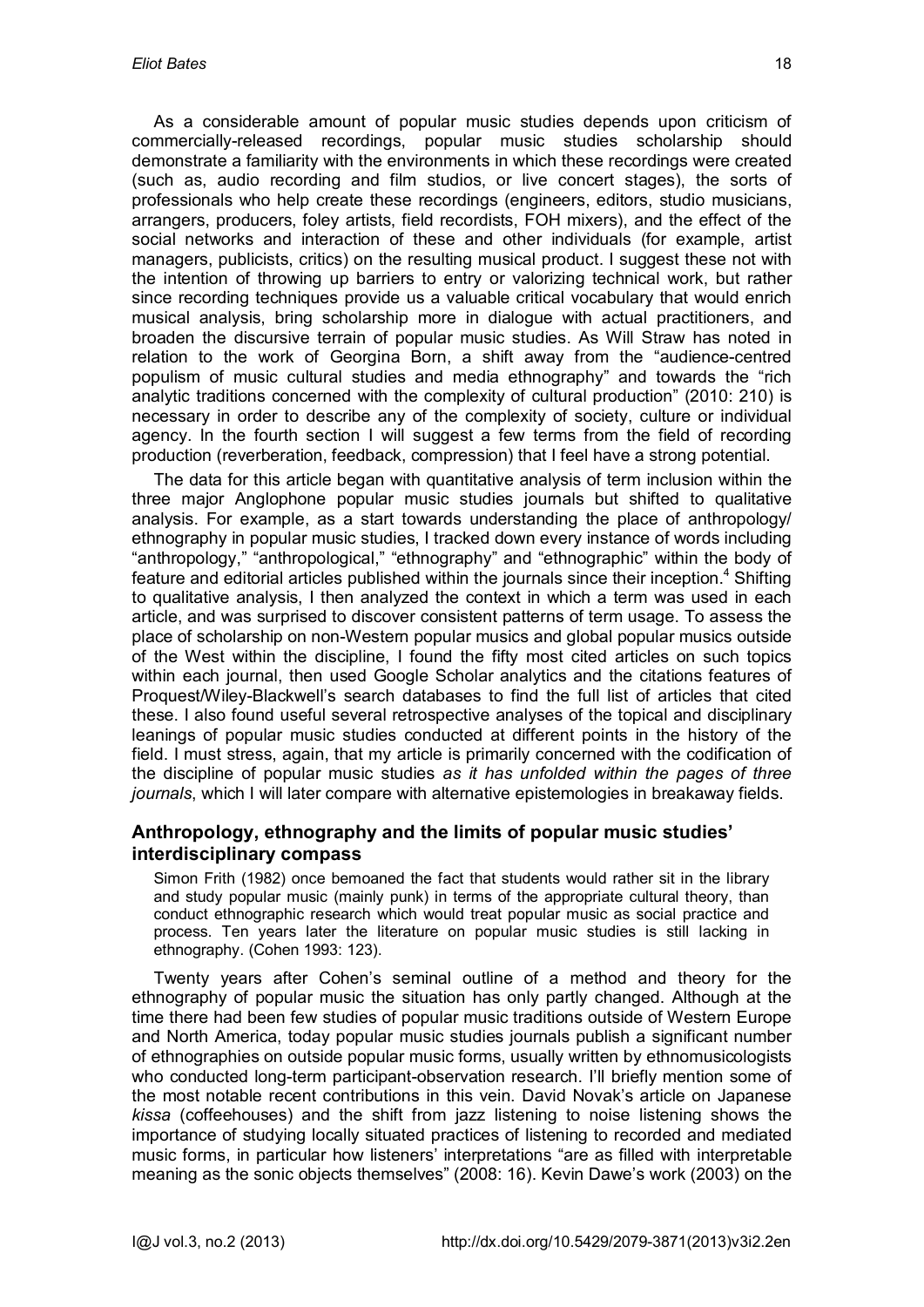Cretan *lyra* (a small pear-shaped fiddle) illustrates the importance of attending to the plurality of meanings of musics and instruments, with a specific interest in how lyras became masculinized and part of the body politic of Crete in the late twentieth century. Thomas Solomon's analysis of hip hop in Istanbul focuses on local discourses of authenticity and place, which ties into "debates about popular musics in the context of globalization" (2005: 2) yet articulates a local specificity about these discourses that undermines any homogenizing tendencies of globalization. Alexander Dent (2005) uses linguistic anthropology models to analyze a Brazilian cover of the country hit "Achy Breaky Heart". What connects such disparate work is an attention to social practice and process – one that is notably explicated through ethnography.

Ethnography – literally meaning making notes about culture – is a writing genre that characterizes much of contemporary anthropology, ethnomusicology and science and technology studies. According to James Clifford, the author of many influential writings on ethnography, there are six ways to determine ethnographic writing: contextually, rhetorically, institutionally, generically, politically, and historically (1986: 6). Ethnography was a major site of critique and self-reflection during and following the 1970s-1980s crisis in anthropology, and Clifford singles out a trend towards "a specification of discourses in ethnography: who writes? When and where? With or to whom? Under what institutional and historical constraints?" (13). Clifford notes that within contemporary ethnographies "once cultures are no longer prefigured visually as objects, theaters, texts – it becomes possible to think of a cultural poetics that is an interplay of voices, of positioned utterances" (12), a point which partially articulates the difference between popular music studies texts and ethnographic ones.

Within the pages of the popular music studies journals analysed, few ethnographic articles concern the musics of Western Europe, Canada and the US. Two monographs that suggest what such a study might look like include Sara Cohen's work on rock bands in Liverpool (1991), and Ruth Finnegan's study of Milton Keynes' music scenes and art worlds (1989). These exemplary ethnographies of musical life in England are often cited but rarely imitated. Likewise, Harris Berger's phenomenologicalethnomusicological analyses of rock (1999, 2009) provide another model for an ethnographic approach that has yet to be emulated. To be clear, ethnographic approaches to the hegemonic popular musics of the world do exist and are published in journals such as *JARP* and *Dancecult* (I will discuss these in the third section) and occasionally in the ethnomusicology journals. However, as Cohen noted, popular music studies, then and now, "has been more influenced by linguistic, semiotic and musicological traditions than by the social sciences, and has relied upon textual sources and analysis" (1993: 126).

Even simple mentions of the term anthropology are fleeting at best, and embarrassingly reductive at their worst, suggesting that many popular music studies scholars may have little concept of what an anthropological study of popular music would actually entail. In several articles the only incidence is as a part of a sprawling comma-delimited list of disciplines (for example, Brooks 2010: 99; Jackaway 1999: 128; Duffett 2003: 515). In an article on Greek *rebetika* subcultures, Janet Sarbanes sets up a false dichotomy between "anthropological" and "subcultural" approaches to music, inaccurately framing Tia DeNora and Simon Frith's works as "anthropological" due to their supposed focus on music "as a device of social ordering," while the author's purported project of "locating in subcultural aesthetic practice an(other) mode of sociality... that allows for both collectivity and individual difference and freedom" (2006: 19) is suggested as a framework outside of the routes permitted by anthropological theory and method. In an equally puzzling indictment, literary critic Geoffrey Jacques suggests that the biggest problem with Ken Burns' documentary on jazz is that "Burns seems to want to turn jazz into a subset of anthropology and ethnography, rather than approaching it as an art form with its own historical, social, and aesthetic parameters" (2001: 223). While many aspects of anthropology merit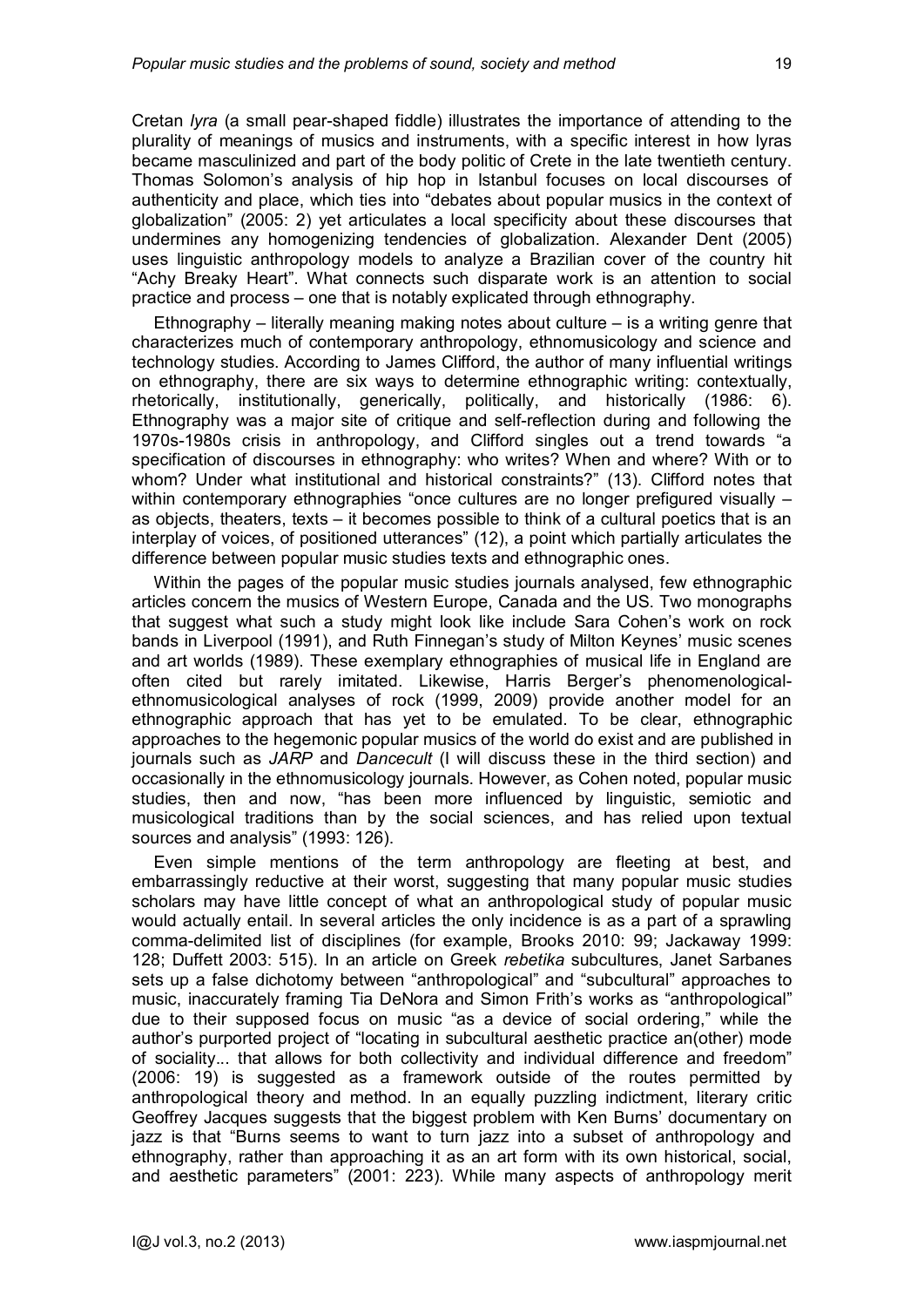critique, including its complicity in colonialism (Asad, 1973), the asymmetrical power dynamics implied in the field's persistence of constructing and deconstructing "others" (Grenier and Guilbault, 1990), the political epistemologies of "ethnographic realism" (Marcus and Fischer 1986: 23), and the problematic conceptualization of subjectivity and the subject (Ortner, 2006), nonetheless anthropology still provides an immense array of theoretical and methodological resources for analyzing people – and the music they make.

In other articles, anthropology or ethnography is apparently an important part of the lives of the subjects, yet these revelations only receive a passing mention. Thomas Sheehan's article on Iggy Pop includes a passage where Iggy recounts "cadging things from anthropology books for the conception of my band" (2007: 136). The inimitable record collector Harry Smith first started his collecting efforts while a graduate student in anthropology at the University of Washington (Dougan 2006: 49). William Maxwell, citing Robert O'Meally's writings on jazz writer and novelist Ralph Ellison, suggests that "Ellison's ideal of the blues-based public jazz rite stemmed as much from his study of the 'myth and ritual' school of Cambridge anthropology as from his days as a jitterbugging participant-observer" (Maxwell 2004: 47). In an Adornian take on Frank Zappa, David Wragg highlights Zappa's "detached, observational attitude" towards society through reference to his "field recordings" of former mental patient Larry Fischer, but critiques the objectivity of this "ethnography" on the basis of its subsequent commercialization (Wragg 2001: 211).<sup>[5](#page-12-4)</sup> The list goes on: Yo Yo Ma, Tracy Chapman, Will Champion (Coldplay), Jennifer Nettles (Sugarland), and Greg Graffin (Bad Religion) all have anthropology degrees, and anthropological studies were central to the creative work and vision of many artists in the industrial genre, such as SPK, Non, Z'ev, and Monte Cazazza; see Juno and Vale (1983), Vale and Juno (1989). Anthropology is seemingly more important to the practitioners of popular music than to its scholars. But how does anthropology figure into these artists' creative work or its reception, and what precisely is meant by anthropology in these contexts? Here I think it would be fruitful to compare anthropology in popular music with the art school experience of a generation of British popular musicians, as documented by Simon Frith and Howard Horne (1987).

Another indicator of the relation between anthropology and popular music studies is the place of popular music studies scholarship within anthropology journals. Not surprisingly, for the most part popular music studies journal articles are not cited within anthropology, with the exception of one citation in an article by Charles Keil (1985) that deals with topics related to popular music, and the occasional instances when an article about popular music outside the west is cited in an anthropology article due to the geographical/topical focus (but not for theoretical or methodological considerations). In other words, anthropology has not perceived work emerging from popular music studies as contributions to the anthropological literature, even among the many anthropologists who study popular culture or music.

Within popular music studies journal articles, particularly following the cultural studies/critical theory turn, one finds citations of the sorts of literature often cited by anthropologists (for example, Bourdieu, de Certeau), but this does not imply a dialogic engagement with any body of anthropological theory, and the lack of citations of popular music studies efforts by anthropologists contributes to a sense that this interest is limited and a one-way street. For example, Bourdieu's theoretical writings on distinction, habitus, field and cultural capital make numerous cameo appearances, but in only one article (Dawe, 2003) does the author provide a genealogy of the terms themselves, such as a comparison of Bourdieu's concept of habitus with Aristotelian or Maussian concepts of the same, and in no articles is there a consideration of the context in which Bourdieu's theories emerged – his ethnographic work in France and Algeria. I believe this decontextualization and selective appropriation of critical theory constitutes another factor that dissuades anthropologists from paying much attention to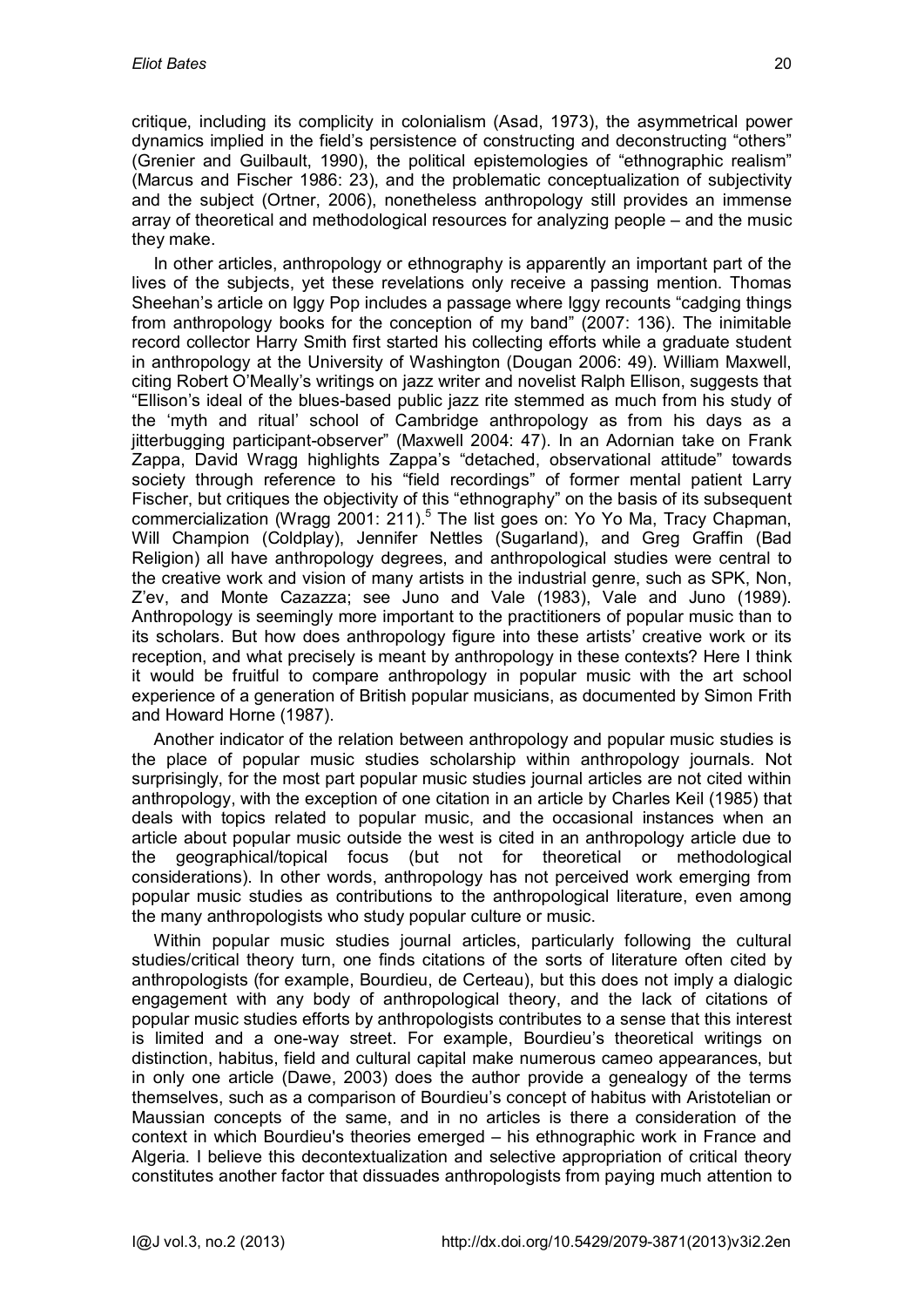anthropological nods in popular music studies, as they do not follow anthropological (or broader social science) norms for such engagement, which ties into Clifford's discussion of the *institutional* character of ethnography. A lack of self-reflective methodology sections within popular music studies writing also serves to suggest that popular music studies' interdisciplinary/multidisciplinary scope does not encompass anthropology. Jonathan Sterne eloquently argued that Bourdieu could be of particular relevance to the field of science and technology studies due to Bourdieu's insistence on the careful construction of "the object" of study, and noted that "the choice of theoretical stakes; the ideas, events, and processes included and excluded from the object of study; the approaches or 'methods' to be used; and the conceptualization of that object within a larger field of objects" constitute "the most important part of social research" (Sterne 2003: 370). A similar self-reflection would be invaluable for popular music studies, too.

#### **Others, othering and the development of a canon**

Within the discipline and the pages of individual journals, much could be done to increase the sharing of ideas, theories, and methodologies. All the journals today include a substantive number of articles on popular musics outside of UK-US-Canada, and scholars of such musics frequently cite articles concerning music within and outside their own region, yet such is not the case for scholars focusing on these canonical repertoires. I could only find one instance in the history of the popular music journals where a scholar writing about UK, Canadian or US popular music cited an article in a popular music studies journal concerning "outside" or "other" music – Chris Atton's (2011) citation of David Novak's work on Japanese noise genres.

In other words, popular music studies seemingly consists of two groups of scholars: those who work on a subset of Anglophone popular music forms (what Tagg calls the "NATO Association for the Study of Popular Music" (1985a: 503)) and have no disciplinary pressure or apparent need to be aware of the scholarship on non-Anglophone musics, musics transpiring in other countries, or popular music studies traditions from elsewhere in the world; and those who work on *other* musics, who need to be aware not only of the scholarship into their chosen region, but also scholarship about the music style regardless of location, *and* the conceptual and rhetorical norms established within the "NATO Association". This chasm seems eerily familiar to the one between historical musicology and ethnomusicology, especially in the US where ethnomusicologists are expected to have a competent knowledge of Western European music history and theory in addition to expertise in the music, history and cultural life of their chosen region (and familiarity with additional regions as well), while historical musicologists are rarely expected to have taken anything more than a onesemester introduction either to "world music" or the discipline of ethnomusicology. This is not surprising, as Sammie Wicks discovered that more than 97 percent of music department course offerings at research universities in the continental United States covered "topics in the elite Western tradition" (1998: 62) to the exclusion of American music and all the rest of the world's musics.

But within the context of popular music studies this is especially surprising, if not due to the already marginal status of the field within North American music departments, then due to the fact that most of the musical genres in question are effectively global, translocal or transnational in scope – a situation that has been the case at least since the tango craze of the 1910s (Goertzen and Azzi, 1999). Popular music forms in foreign countries are not simply imitative of "Western" musical forms (for example,  $center\rightarrow$  periphery), as many directly influence "Western" popular music (periphery $\rightarrow$ center). "Western" artists are significantly engaged in foreign popular music forms, such as Swizz Beatz' K-pop productions, Timbaland's production of J-pop star Hikaru Utada, Jay-Z's remixes and covers of bhangra artist Panjabi MC, or the numerous long-term collaborations between artists as diverse as Robert Plant, Sting,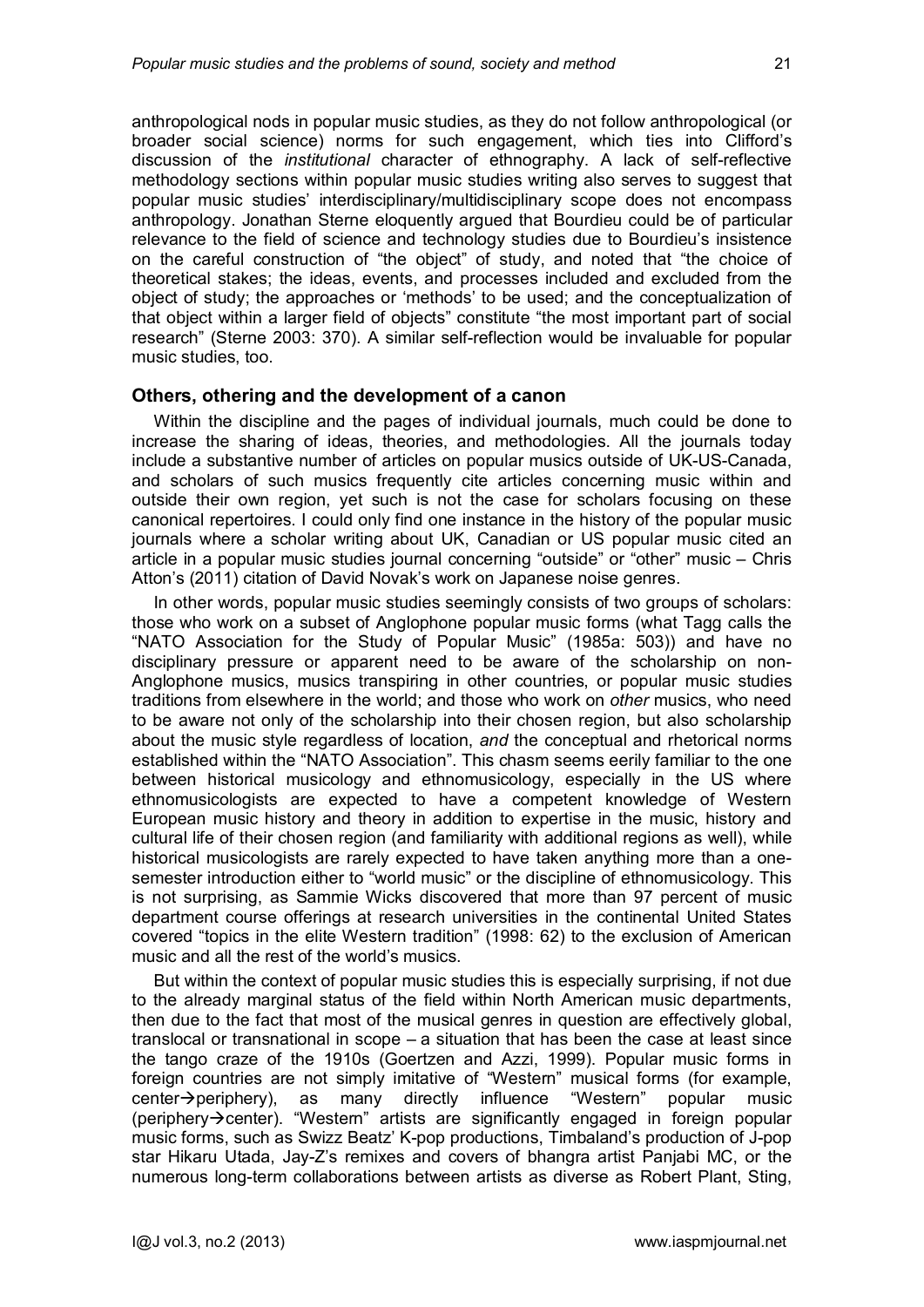Bill Laswell or Paul Simon with artists based in Africa, Asia and the Caribbean. Therefore it seems time for scholarship on popular music to match its subject matter and move, thematically, theoretically and methodologically, beyond a center-periphery model, and beyond its particular chosen hegemony of Anglophone rock/pop criticism.

## **Margins and schisms: the formation of IASPM, Dancecult and ASARP**

The formation of a new society or new journal is an exciting moment, bringing into sharp relief the insufficiencies of extant scholarly modes and indicating the emergence of new ones. Such was the case when the Society for Ethnomusicology (SEM) was "founded," somewhat by chance, in 1952 by Alan Merriam, David McAllester, Willard Rhodes, and Charles Seeger. The story of the foundation of "American ethnomusicology" tends to emphasize ethnomusicology's anthropological leanings and split from historical musicology, but as Bruno Nettl convincingly argues, Alan Merriam more pertinently perceived this as a split from the International Folk Music Council and the discipline of folklore, which in his perception was overly focused on "music alone," and moreover a "small segment of the music of any society" (2010: 143).

The formation of popular music studies, which happened in stages, is worth repeating, and has similarities to the genesis of ethnomusicology. In 1971, the Popular Culture Association (PCA) broke off from the field of American studies due to the latter's excessive focus on "the then existing canon of literary writers such as Melville, Hawthorne, and Whitman" (PCAACA, 2013: web source). Popular music studies in 1971 had a modest beginning, consisting of four panels, speeches/seminars by Bill Malone and David Madden, and supplementary performances (Anon, 1971). But the lack of space in the *Journal of Popular Culture* necessitated the formation of a separate journal for music-related writings: *Popular Music and Society* (Browne, 1971). This particular "American" tradition therefore was not initially at the margins of existing musicologies, but rather at the margins of American literary criticism.

Across the Atlantic nine years later, and based on the perception that "if we did not wish to end up as the marginal 'popular' section of the IMC [International Music Council], we also felt it wise to avoid becoming the marginal 'music' section of the IAMCR (International Association for Mass Communication Research)" (Tagg, 1985b), discussions about the formation of an international society happened at the first International Conference on Popular Music Research, held in Amsterdam and organized by Philip Tagg, Gerard Kempers and David Horn. This event coincided with Richard Middleton's editorial efforts in launching the UK-based journal *Popular Music*, and in the aftermath, IASPM quickly grew to include hundreds of members in thirty countries. The US branch of IASPM absorbed the PCA/literary criticism contingent, and after a couple of experimental journals focused their efforts on the *Journal of Popular Music Studies*.

For both SEM and IASPM, the impetus to organize included both topical concerns, for example kinds of music that were not adequately addressed within existing frameworks, and methodological/theoretical divergences. (American) ethnomusicology formed largely due to the lack of acceptance of anthropological approaches within other societies; popular music studies (at least in Tagg's retrospectives) required a form of musical analysis that wasn't within extant musicological models (Tagg, 1985b). Yet both also formed in the margins of established, hegemonic disciplines. Thirty years later it appears popular music studies has come to form its own hegemony – and its own margins.

Dancecult was founded in 2005, first as an electronic mailing list devoted to the discussion of research into electronic dance music cultures (EDMCs), later as a collaborative bibliography project, and then in 2009 as an open-access peer-reviewed journal entitled *Dancecult: Journal of Electronic Dance Music Culture*. I asked the journal's co-founder and first executive editor, Graham St John, about his motivations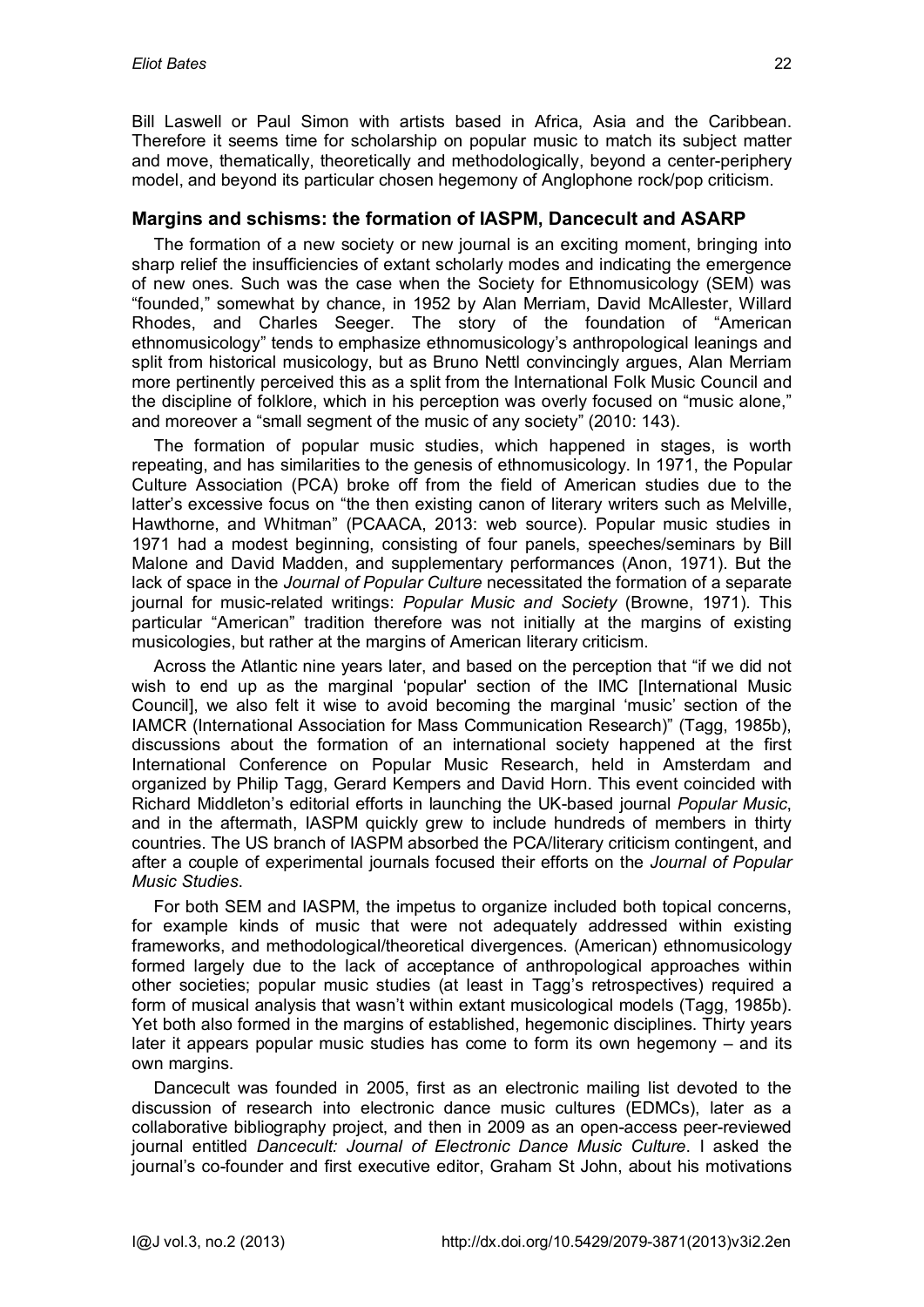towards creating a new journal, and his sense of the position of *Dancecult* in relation to extant popular music journals:

Having published widely to that point, including several edited collections, as well as articles in various journals, I was intimately familiar with and repulsed by the corporate ownership of scholarship, a situation that is not easily contested, especially if you're on a 24/7 teaching position and you need to publish for tenure or promotion, circumstances that the academic publishing industry continues to capitalise on. I wanted an intervention that allowed scholars to virtually convene at a professional venue that was not profiting from the publication of state (and sometimes privately) funded research, as is the situation with most journals where prestige comes at a severe cost. I also wanted to help create a venue that would be the chief journal for the growing network of EDMC studies, a rather disparate and cross disciplinary phenomenon that dwells on the margins of popular music studies where it flourishes like fungus in dim light.<sup>6</sup>

One of the defining features of the majority of articles in *Dancecult* is the strong presence of participant-observation research and ethnographic writing, and an overwhelming emphasis on the *experience* of the live performance of EDM, at festivals, clubs, raves, bedrooms, or other spaces. Part of this is due to the writings and editorial work of St John, an anthropologist of EDMCs deeply indebted to the legacy of Victor Turner, even as much of his writing has staged a struggle with Turner's formulations of concepts of the limen/liminality (St John 2001: 2008), communitas (2012) and synchronicity (2009). Perhaps due to the immediately obvious mass-social nature of EDM performances and preponderance of festivals (Schmidt, 2012) or the utopian political ideologies of many EDM communities and their precarious relation to extant criminal justice systems (Anderson, 2009), many social anthropologists and sociologists have been drawn to the study of EDMCs, but I believe that EDM's relative de-emphasis of lyrics or texts also serves to dissuade scholars from approaches used in other branches of popular music studies. By all appearances, *Dancecult* is what popular music studies journals might be if anthropology were part of the interdisciplinary compass, and if the primary objects of analysis were the social formations constituted at events. However, continuing a problem that generally affects anthropological approaches to music, within the journal very little attention has been paid to musical sound or structure, nor to the production/producers of music that DJs subsequently spin, effectively rendering music and sound contingent or immaterial.

The Association for the Study of Record Production began in 2005 as a series of annual conferences (ARP), later publishing an open-access peer-reviewed journal and forming a professional association. Simon Frith summarized the need for the conferences and the *Journal on the Art of Record Production* (*JARP*) in the inaugural issue:

Record production has also been a neglected topic in popular music studies. A few producers (Phil Spector, Joe Meek, George Martin) have been the subject of journalistic attention; the work of most has been sparsely documented. As I discovered when putting together a 4 volume collection of key essays in popular music studies, it took many years for the pioneering work of Edward Kealy and Antoine Hennion to be followed up academically. And even now, as Jay Hodgson argues in his paper here (and despite the work of such scholars as Paul Théberge, Albin Zak and Thomas Porcello) 'recording practice' is almost always subordinated analytically to 'live practice' in popular musicology. One important reason for this journal now, then, is to keep in play this exchange between academics and practitioners. (Frith, 2007).

One defining feature of most articles in *JARP* is the assumption that recordings are not intact entities but rather *processes*, the result of performances, editing, engineering, negotiations, arrangement, management and production, kinds of work which vary considerably between sites and through different eras of recording production. Another feature is an insistence on new modes of musical analysis that regard production and engineering decisions and techniques not as extrinsic to the musical work, but rather as constitutive of musical composition in the age of mechanical reproduction. Another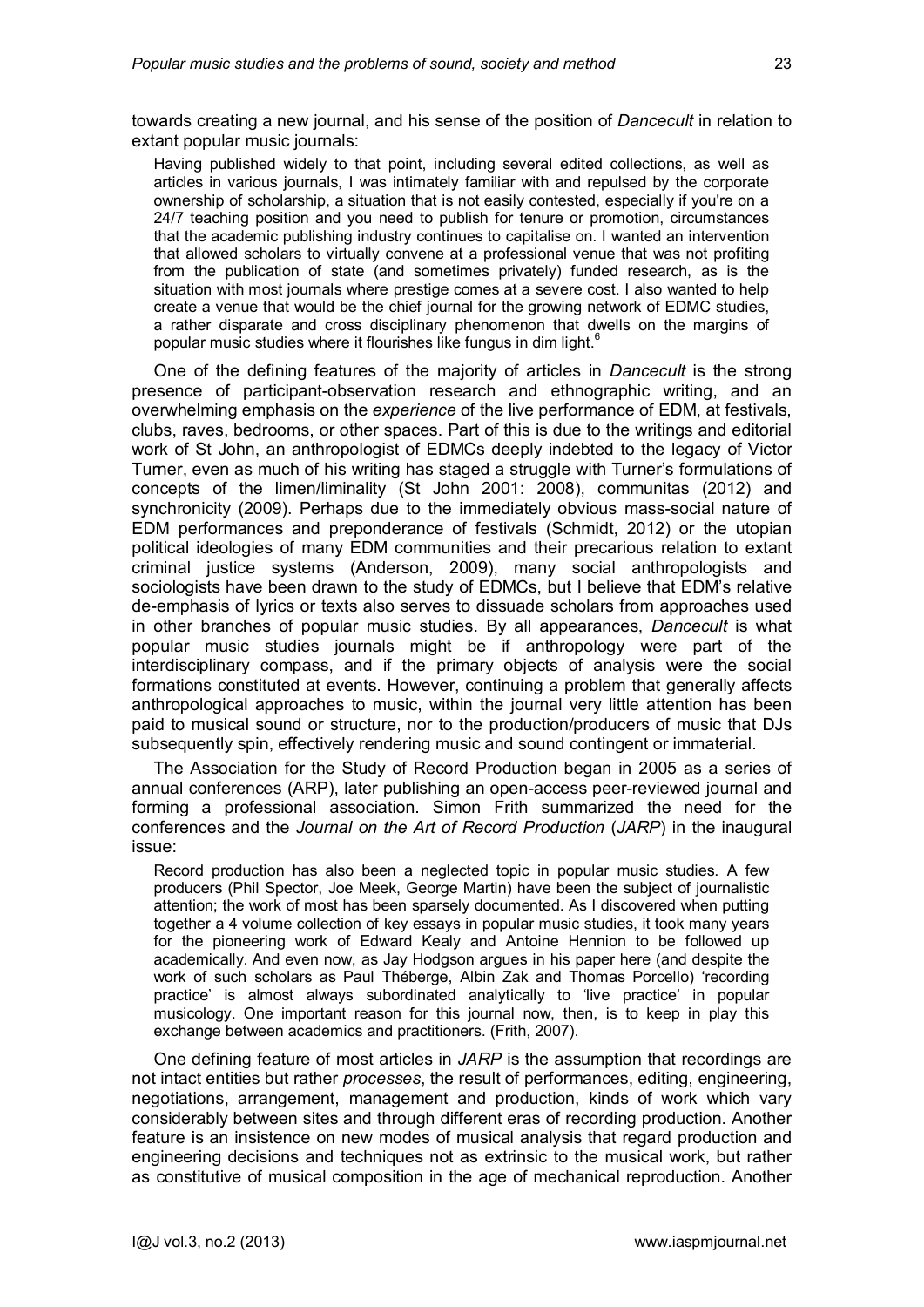hint of the psychological impetus towards the formation of a new society is suggested by Albin Zak, "lonesome as I was talking to myself about reverb and EQ as elements of musical composition" (2012), who was saved from his lonesomeness by the first ARP conference and a panel entitled "the musicology of record production".

Scholarship in *JARP* seems to exhibit much of the heterogeneity that Tagg seems to advocate. Among the aesthetic/analytical works are a number that analyze issues of spatialization (MacFarlane 2009; Moylan 2009), dynamics and dynamic range (Hodgson, 2011), phase (Paterson, 2007), and genre-specific mixing aesthetics (Howard 2008; Mynett 2012). A number of works consider perceptual issues, including listener perception of mp3s (Gerber, 2011), the effect of spatialization techniques on the emotional arousal of listeners (Fletcher, 2011) and the kinesthetic/synesthetic practices of audio engineers (Bates, 2009). Sociological work within *JARP* has tended either towards the sociology of technology, for example a study of pop producers' perceptions of competing technological paradigms (Bennett, 2009), or to the sociology of social creativity (McIntyre 2008; Morrow 2012). While much of the work is somewhat ethnographic and rooted in observations of specific recording sessions, anthropological and ethnomusicological approaches have yet to gain much hold within the journal or the conferences. Nevertheless, *JARP* hints at what popular music studies journals might be if they seriously engaged in recorded music analysis or possessed a critical vocabulary for assessing any of the myriad aspects of recording production – the subject of the next section.

## **Studio discourse**

The study of recording has been a marginal concern in the academic study of music. (Frith, 2007).

One measure of the methodological/theoretical/topical lacunae of popular music studies concerns the place of audio engineering terminology, both of recorded music (album/video/TV/film) and live sound reinforcement. Many journals are uncomfortable with terms such as equalization, compression, limiting, reverb, mastering, delay, phase, latency, condenser microphone, and proximity effect, requiring authors to explain and define them. Nearly all of these terms have been in the standard vocabulary of audio engineers, studio musicians, record producers, A&R representatives and other music professionals for eighty or more years. Other more "recent" terms in the last 20-60 years, including chorusing, flanging, vocoding, phasing, plugins, headroom or slapback echo are equally central to the discourse in "contemporary" recorded sound production, but similarly are absent in many journals.

It is impossible to understand the very materiality or musicality, let alone the very existence of recorded music itself, without having at least a basic familiarity with the phenomena indexed by each of these terms. There has never been an easier or more affordable time for the curious to learn about audio engineering. Music technology is readily available, affordable and works on standard home computer hardware. Numerous YouTube videos provide instruction in using and hearing compression, EQ, chorusing, reverb, delay, gated toms, and slapback echo.

This terminology, though the core of popular music production, does not form the core of popular music studies. While the term "space" is often used in the abstract as a synonym to milieu or context, it has quite specific meanings within recording studios or concert halls, in terms of its effects on the musical and social practices that happen within, or numerous acoustical attributes such as early reflections, natural reverberation, standing waves, room modes, low-frequency buildup, diffusion, and absorption that leave audible traces on all recorded sound (Bates, 2012). The term reverberation, in sound studies writing, tends to refer to the effect sound has when it moves into different cultural milieus, making reverberation the soundscape equivalent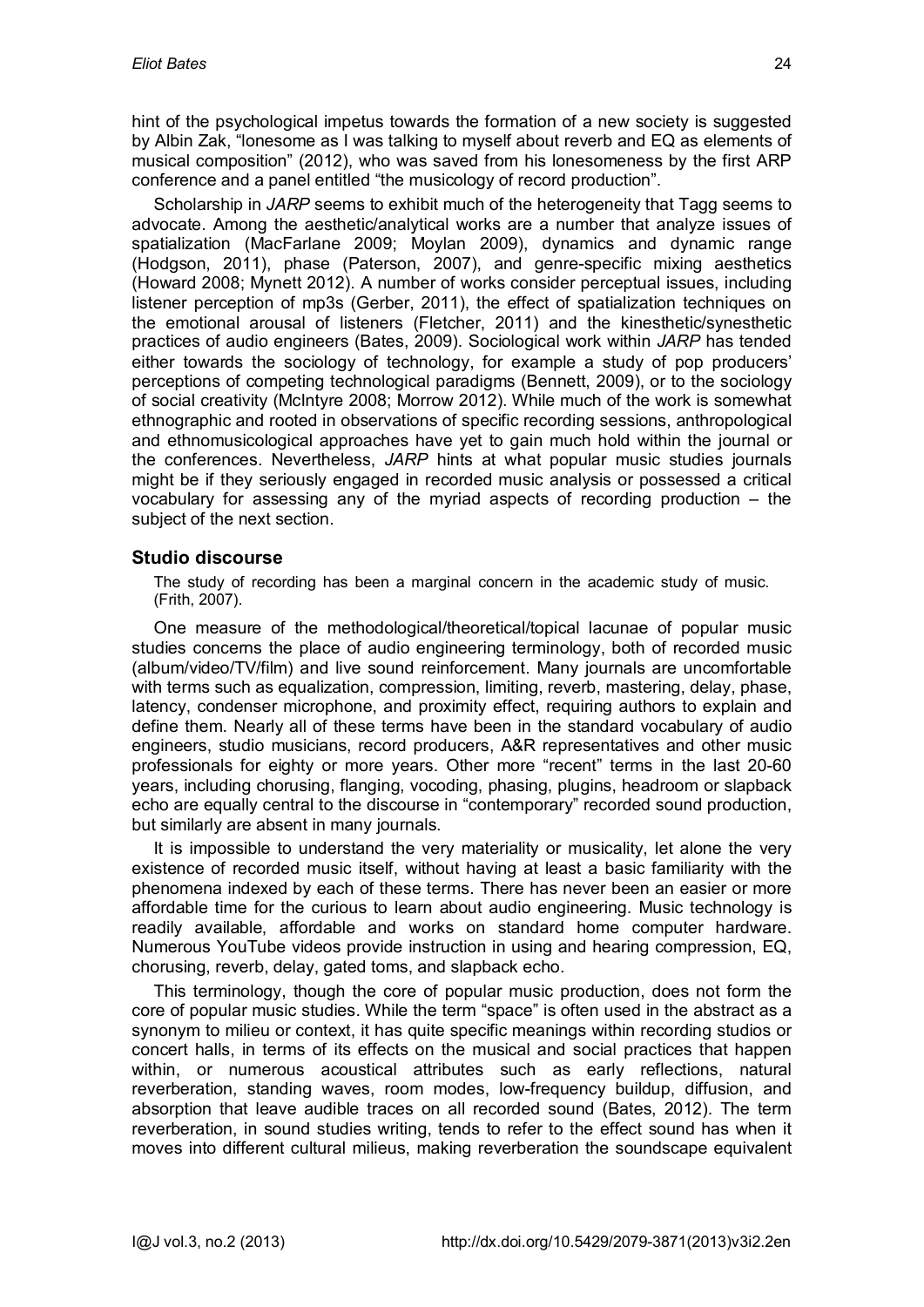of the flows through Appadurai's ideoscapes and finanscapes (1990). Yet reverberation (and acoustics) is anything but an abstract, undifferentiated flow.

What is striking about reverberation, is that *all* sound recorded *or* played back in that space comes to indelibly possess this unique sonic signature, making the space immediately identifiable to the listener. When we hear Mumia Abu-Jamal's *Radio Essays* or *All Things Censored*, we are immediately confronted with the sound of the small concrete room in the SCI Greene County prison where Mumia was on death row for years. The unique "raw and folksy" sound of Tom Waits' recordings, starting with the 1992 Grammy-winning album *Bone Machine,* has much to do with the reverberation characteristics of a storage room Waits discovered at Prairie Sun Studios in Cotati, California, now called "The Waits Room," which was used not just for tracking but also as an echo chamber. Reverberation, rather than an abstract flow, is better theorized as the indelibility and identifiability of acoustic space; it stands in partial opposition to the concept of schizophonia (Schafer 1977: 90; Feld 1994), suggesting that even when sounds are removed from their original context, they still retain audible traces of their original space and place.

My own process for thinking through these issues of sound and recorded aesthetics, what Albin Zak terms the "poetics of rock" (2001), is in part inspired by a few scholars who would likely be labeled as scholars of "sound studies". Jeremy Wallach argues for the importance of understanding the sonic experience of recorded music, and that the techniques used to produce an aesthetic of uncompromising loudness (compression, scooped midranges in guitars) themselves constitute a politics (2003). Thomas Porcello treats the analog tape recording of print-through as a "metaphor for cumulative listening experiences engendered in the mediated social spaces of musical encounter" (1998: 486), part of a broader project in analyzing the phenomenology of experience. My own work examined two aesthetic properties of albums produced digitally in Turkey, *parlak* (shine) and *büyük ses* (big sound), showing how audible aesthetics contain not just a musical register but rather are a "product of social interactions" (2010: 100). The poetics of popular music, then, is rooted in sound and process.

Another term with much potential for a critical discourse rooted in the studio/ live concert experience is feedback. Feedback tends to be used as a synonym for "interaction" or "interlocution", while it is more productively analyzed in a sonic context as a phenomenon where a system's output is fed back into its input. A sociotechnical concept of feedback was suggested by François Ribac to explain the ways in which individuals are influenced both by the technologies they use and the social formations in which they work, while simultaneously contributing to these sociotechnical systems (2007). His Latourian take on feedback is refreshing, as is his analysis of feedback in Elvis' early recordings, but I wish to clarify a few things concerning the sonic phenomenon and suggest additional ways of bringing feedback into critical theory. Amplifier feedback, more precisely termed a feedback loop, has the sound character it does in part since the guitar pickup receives the amplified sound after some amount of time delay (perhaps as little as 1ms), and the sound of the source mixed with the delayed version is subjected again to feedback after the same amount of time delay. Due to the short time intervals and hundreds of iterations of output feeding input, many of the lower frequencies of the signal effectively null out, leaving a reduced number of frequencies mainly concentrated in the higher harmonics and a new timbre that derives from the original sound while ontologically constituting something new. While this is not a complete description of feedback, this aspect has the metaphoric potential to be used to discuss anything with a recursive logic, especially recursion that results in a *distortion* of the original intent/source while retaining traces of the original. The recursive nature of feedback is a closed-loop, insular system that precludes a discursive or dialogic encounter, and this recursion and distortion results in an *excess* of the original source that threatens to destroy the original intent/source yet creates something new in the process.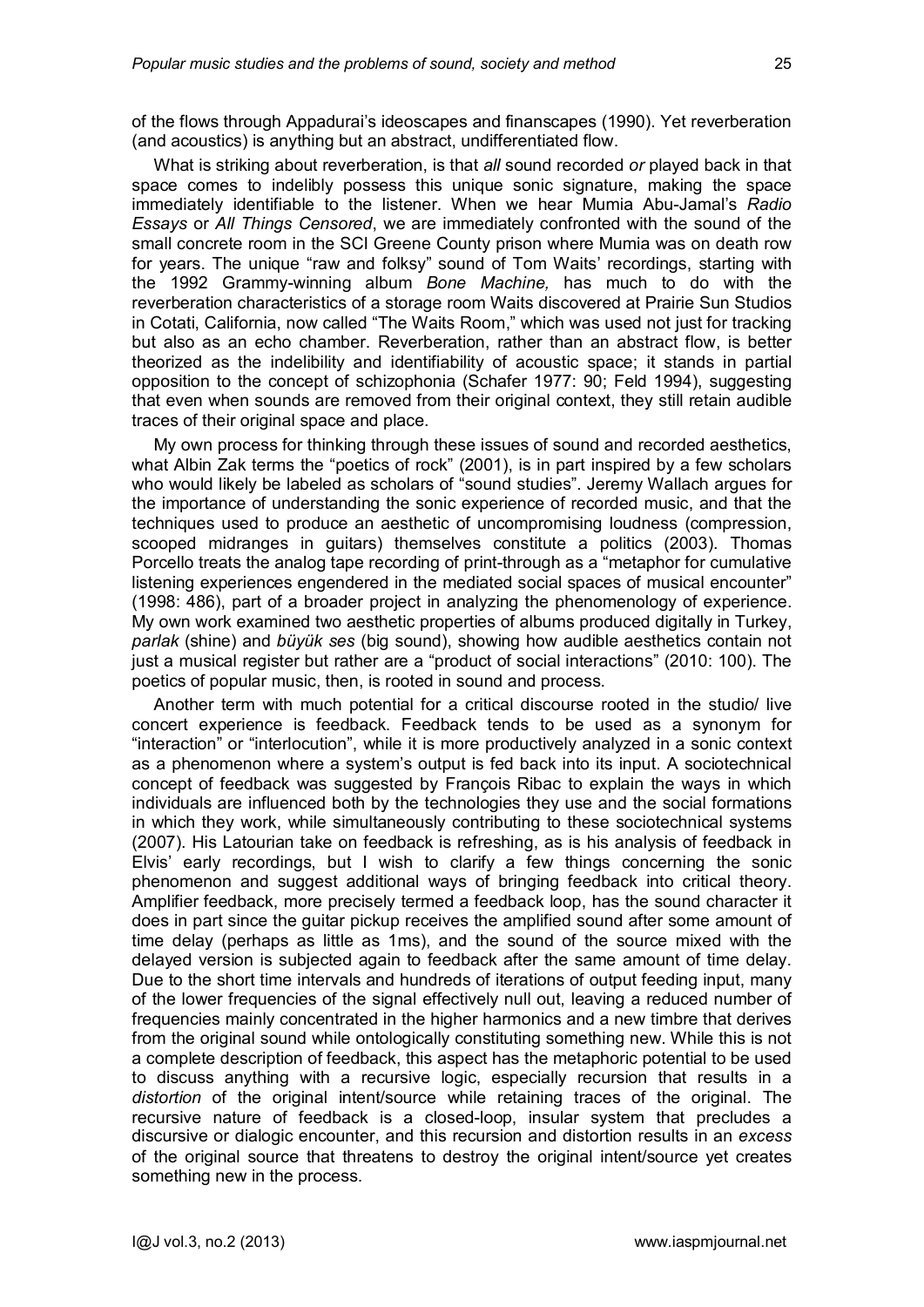Turning away from poetics, it would also seem that a true scholarly understanding of any work of recorded music that aims to be anything other than music criticism with footnotes must be rooted in an understanding of the socio-technical-musical assemblage in which that work was created. I will not call this the context of production, as context implies a contingency and that the object can be removed from one context and placed in another (recontextualized), which might be partly true for reception but is emphatically not the case for production. However, without understanding the technological capacities and limitations, the norms of sociotechnical interactions, and the specific modes of collective creativity within any production milieu, we cannot understand the artist's experience or the sorts of creative decisions that contributed to the production of a work. At the center of Louise Meintjes' ethnography of the production of the South African *mbaqanga* popular music genre is an analysis of the power relations and systems of exclusion at play in Gallo Studios, as the studio "offers a prism into late capitalist, late apartheid experience and into how global popular culture flows are activated within the context of local politics" (2003: 9). Two articles on the Brill building (Scheurer 1996; Inglis 2003) provide a foundation for understanding that legendary New York songwriting institution and suggest the importance of studying creativity as a social rather than individual process. Yet, similar attention has not been afforded to the most prolific studio institutions such as the loose group of Los Angeles session musicians known as the Wrecking Crew – performers and arrangers of the backing tracks for thousands of singles including all of Phil Spector's hits and much of the work of the Everly Brothers, Beach Boys, Sonny & Cher, The Fifth Dimension and countless other artists (Hartman, 2012). The Wrecking Crew have yet to be mentioned in the popular music studies journals. Productive work in this vein could draw on recently published memoirs from audio engineers whose careers spanned four decades of popular music history, such as those of Ken Scott (Scott and Owinski, 2012) and Phill Brown (2010).

Another recurring theme is the preponderance of "happy accidents", mistakes made during editing or tracking that were left in but now are regarded as brilliant creative "decisions". Charles Kronengold (2005) noted something similar in regard to the "hooks" of songs, and suggested that popular music studies should not rely on the assumption that the final sound of recorded music was intentional. While his point is certainly valid, and an example of one of the many aspects of production that should be brought into greater dialogue with popular music studies, unfortunately his analysis depends on his own interpretive assessment of both the "hook" and what connotes an "accident," and does not result from evidence that such moments in their inception were either hooks or accidents – such as the memoirs of Scott and Brown provide, or such as that produced from ethnographic data derived from long-term participant observation. My broader point is that musical creativity and cultural production are inextricable from the idiosyncratic and unpredictable assemblage of the studio (or multiple studios, in the case of some albums); *text* is inextricable from *con*text.

#### **Conclusion**

Neither the inclusion of anthropological methods/theories nor the expansion of analysis into the realm of recording aesthetics, in isolation, will revolutionize the field of popular music studies, nor prepare it to answer some of the key questions about popular music and society. The root problem that ties together the specific issues I discussed earlier (and many additional ones) is how the object of study is constituted and assembled. When objects are constituted and assembled in such a way that they facilitate the exclusion of inconvenient truths (for example, the internationalization of artists and their musical forms, the presence of alternate modes of theorization, or the limitations of existing modes of analysis) then that choice is a political one, just as the choice to exclude or marginalize popular, American or non-European art music repertoires from music curricula is a political choice. Forming new disciplines that then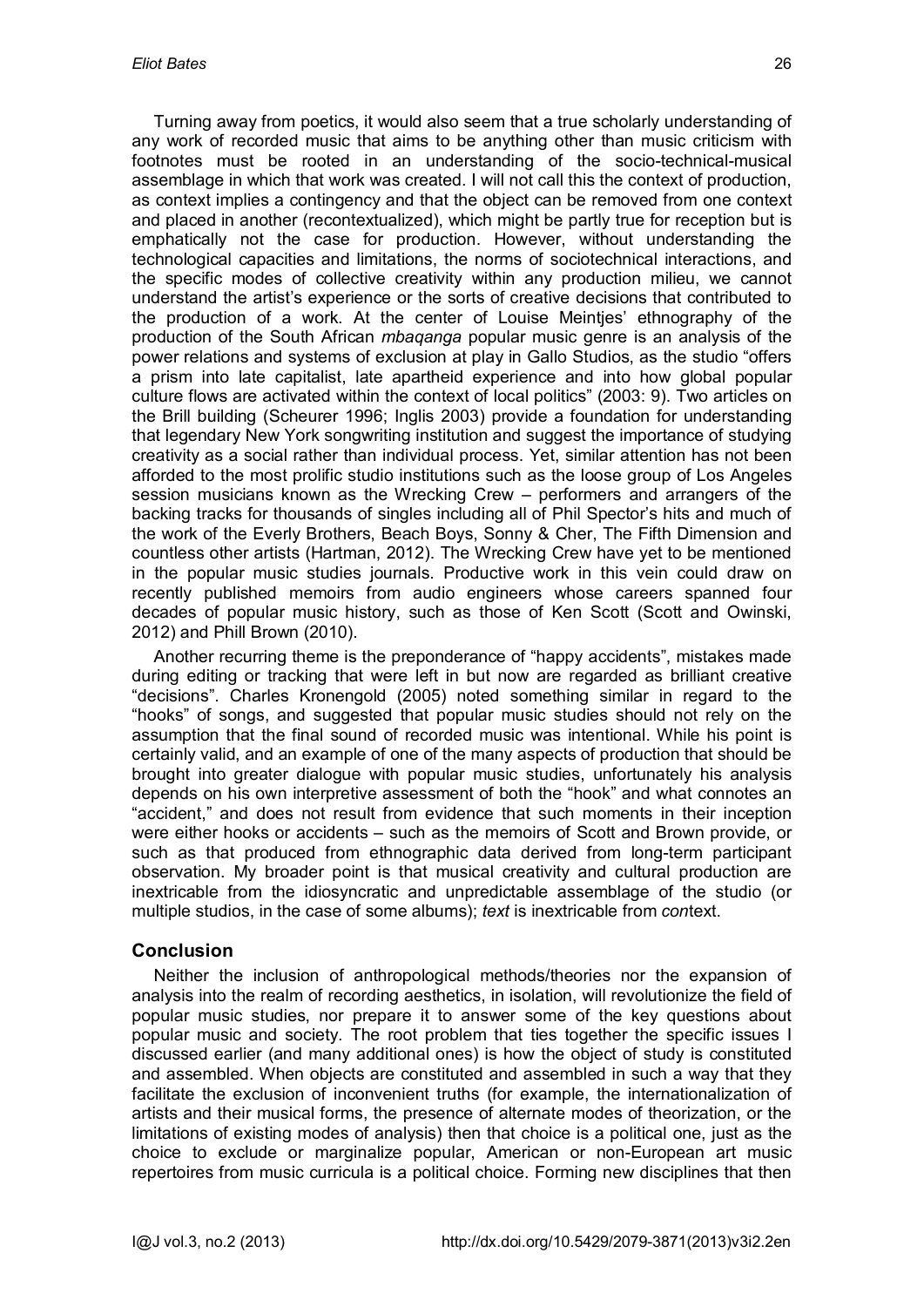come to quickly define their own margins and boundaries does not appear to be the most expedient solution in the long term, even if it produces some interesting scholarship in the short term, not the least because of the great competition for the meager financial resources available for humanities and social science research. However, such schisms do bring into relief the insufficiencies within and politics of existing fields, and as such provide a valuable source of reflection and self-critique for scholars within all of the musicologies. Ultimately, for the scholarly study of popular music to make a broader contribution to humanities and the social sciences, it will need to develop a more suitable critical vocabulary, or in the words of Tagg, will need "to grow up, to face extramural reality, and (...) to set its conceptual house in order" (2011: 8).

## **Endnotes**

- <span id="page-12-0"></span> $1$  (Wæver 1998: 697).
- <span id="page-12-1"></span> $2$  l also noted that some of the most significant popular music studies scholars in Australia and New Zealand have never published in the big three journals (for example, Geoff Stahl, Karl Neuenfeldt), and others have not published in any of them for over fifteen years (for example, Andy Bennett). I do not know the specific reasons for this, but I do wish to point out that the scholarship of these three scholars has a strong fieldwork component and stylistically is ethnographic rather than literary criticism.
- <span id="page-12-2"></span>3 It is outside of the scope of my essay to debate the kinds of music that merit analysis or what should be rightfully included within the sonic compass of popular music. Yet, in considering the place of TV, film and advertising music – woefully understudied as they are – within popular music studies, I cannot help but recall Jeremy Wallach's provocative statement that "recorded music lacks visuals because they are unnecessary" (2003: 40). I believe we need both an understanding of how sound works on listeners in the absence of visual referents, and how sound works with the visual to create different senses of affect, what Michael Chion terms "audio-vision" (1994).
- <span id="page-12-3"></span>4 The words "anthropology" or "anthropological" appear in the body text or footnotes of 35 editorials or feature articles in *Popular Music*, 17 in the *Journal of Popular Music Studies*, and only in 9 of *Popular Music and Society*. However, this does not show that anthropology is more central to the journal *Popular Music*, as in only 9 of the 35 articles is the term mentioned more than once, and of the remaining 24, nearly all are either what I would categorize as ascriptive (for example, labeling a scholar's work as "anthropological"), incidental (for example, in a comma-delimited list of disciplines, or in a parenthetical expression), or instead dismissive of anthropology.
- <span id="page-12-4"></span>5 This was not an isolated case, as Zappa envisioned a similar production treatment of Captain Beefheart and the Magic Band's 1969 album *Trout Mask Replica*, which Zappa initially intended to be an "ethnic field recording".
- 6 Graham St John, personal communication, October 2012. In the interests of disclosure, I was involved as well with the formation of *Dancecult,* as the first managing editor.

#### **Acknowledgments**

I wish to acknowledge the generous support of Timothy Murray, Mary Ahl and the Society for the Humanities at Cornell University, which facilitated the research for this project. I thank Jennifer Stoever-Ackerman, Eric Lott, Markus Boon, Rebekah Ahrendt, Larry Witzleben and Graham St. John for productive dialogues that influenced my framing of this essay, and two anonymous reviewers who gave thoughtful and insightful comments. My wife Ladi Dell'aira continues to be supportive in numerous ways, not the least of which is her critical eye for sloppy thinking. Finally I wish to acknowledge the contributions of six teachers of mine whose courses and mentoring shaped my work (and this essay in particular): Gage Averill, Benjamin Brinner, Jocelyne Guilbault, Charles Hirschkind, Mark Slobin, and Bonnie Wade.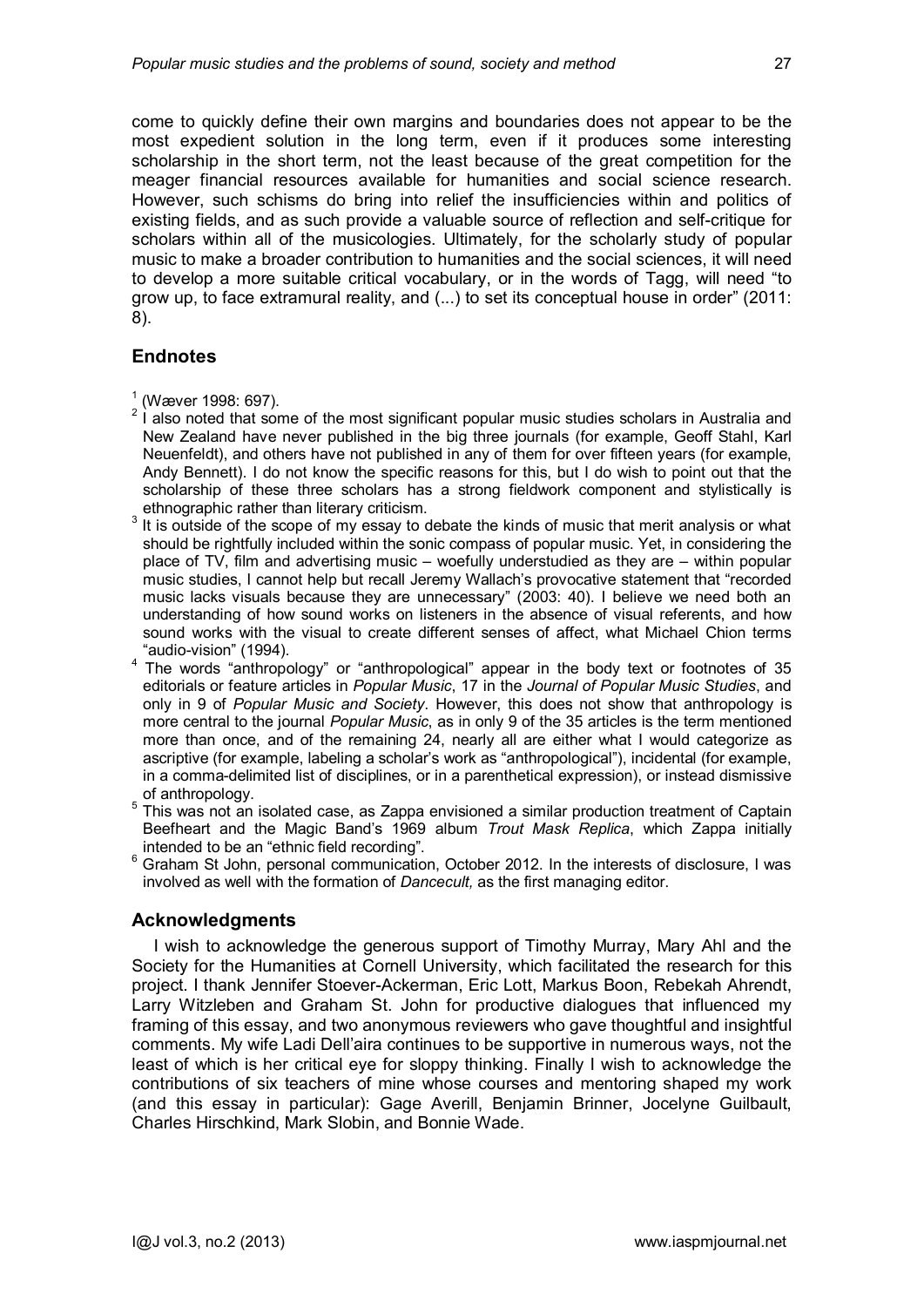## **References**

- Anderson, Tammy L (2009) *Rave Culture: The Alteration and Decline of a Philadelphia Music Scene*. Philadelphia: Temple University Press.
- Anon (1971) The Popular Music Panels at the PCA Meetings. *Popular Music and Society* 1 (1): 51–52. http://dx.doi.org/10.1080/03007767108590973
- Appadurai, Arjun (1990) Disjuncture and Difference in the Global Cultural Economy. *Theory, Culture & Society* 7 (2): 295–310. http://dx.doi.org/10.1177/026327690007002017
- Atton, Chris (2011) Fan Discourse and the Construction of Noise Music as a Genre. *Journal of Popular Music Studies* 23 (3): 324–342. http://dx.doi.org/10.1111/j.1533- 1598.2011.01296.x

Bates, Eliot—

(2009) Ron's Right Arm: Tactility, Visualization, And The Synesthesia Of Audio Engineering. *Journal on the Art of Record Production* 4 (October). http://arpjournal.com/1358/

(2010) Mixing for Parlak and Bowing for a Büyük Ses: The Aesthetics of Arranged Traditional Music in Turkey. *Ethnomusicology* 54 (1): 81–105.

(2012) What Studios Do. *Journal on the Art of Record Production* 7.

http://arpjournal.com/2199

Bennett, Samantha (2009) Revolution Sacrilege! Examining The Technological Divide Among Record Producers In The Late 1980s. *Journal on the Art of Record Production* 5 (July). http://arpjournal.com/601/

Berger, Harris M—

(1999) Death Metal Tonality and the Act of Listening. *Popular Music* 18 (2): 161– 178. http://dx.doi.org/10.1017/S0261143000009028

(2009) *Stance: Ideas About Emotion, Style, and Meaning for the Study of Expressive Culture.* Middletown, CT: Wesleyan University Press.

- Brooks, Daphne A (2010) 'Once More with Feeling': Popular Music Studies in the New Millennium. *Journal of Popular Music* Studies 22 (1): 98–106. http://dx.doi.org/10.1111/j.1533-1598.2010.01221.x
- Brown, Phill (2010) Are We Still Rolling?: Studios, Drugs and Rock "n" Roll: One Man's *Journey Recording Classic Albums*. Portland, OR: TapeOp.
- Browne, Ray B (1971) "Foreword." *Popular Music and Society* 1 (1): 2. http://dx.doi.org/10.1080/03007767108590967
- Chion, Michel (1994) *Audio-vision: Sound on Screen*. New York: Columbia University Press.

Clifford, James (1986) Introduction: Partial Truths. In James Clifford and George Marcus Eds. *Writing Culture: The Poetics and Politics of Ethnography*. Berkeley, CA: University of California Press: 1-26.

Cohen, Sara—

(1991) *Rock Culture in Liverpool: Popular Music in the Making*. Oxford; New York: Clarendon Press ; Oxford University Press.

(1993) Ethnography and Popular Music Studies. *Popular Music* 12 (2): 123–138. http://dx.doi.org/10.1017/S0261143000005511

Cope, Bill, and Mary Kalantzis (2009) Signs of Epistemic Disruption: Transformations in the Knowledge System of the Academic Journal. *First Monday* 14 (4). http://firstmonday.org/ojs/index.php/fm/article/view/2309/2163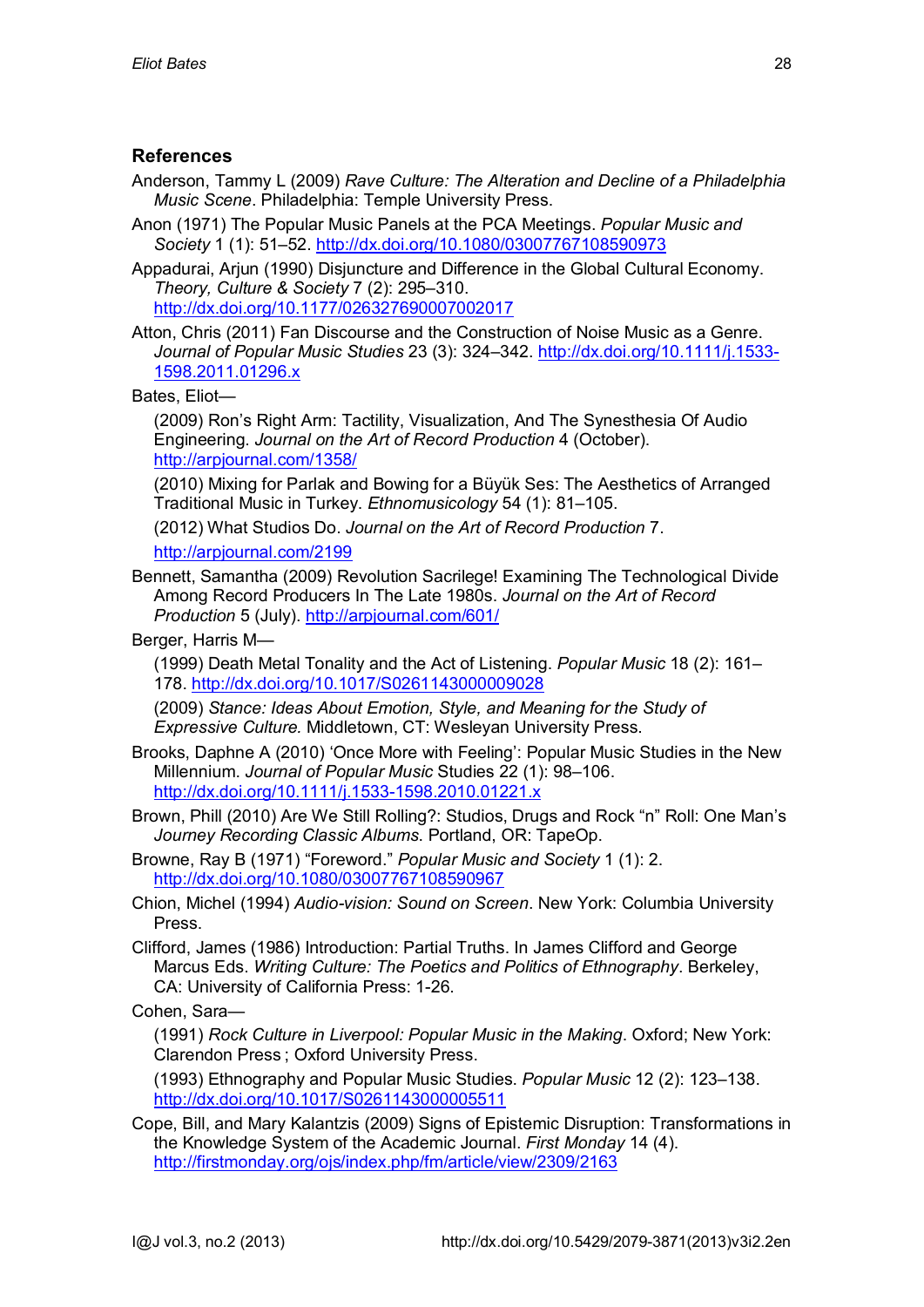- Dawe, Kevin (2003) Lyres and the Body Politic: Studying Musical Instruments in the Cretan Musical Landscape. *Popular Music and Society* 26 (3): 263–283. http://dx.doi.org/10.1080/0300776032000116950
- Dent, Alexander Sebastian (2005) Cross-Cultural 'Countries': Covers, Conjuncture, and the Whiff of Nashville in Musica Sertaneja (Brazilian Commercial Country Music). *Popular Music and Society* 28 (2): 207–227. http://dx.doi.org/10.1080/03007760500045345
- Dougan, John (2006) Objects of Desire: Canon Formation and Blues Record Collecting. *Journal of Popular Music Studies* 18 (1): 40–65. http://dx.doi.org/10.1111/j.1524-2226.2006.00075.x
- Duffett, M (2003) False Faith or False Comparison? A Critique of the Religious Interpretation of Elvis Fan Culture. *Popular Music and Society* 26 (4): 513–522. http://dx.doi.org/10.1080/0300776032000144959
- Feld, Steven (1994) From Schizophonia to Schismogenesis: On the Discourses and Practices of World Music and World Beat. In Charles Keil and Steven Feld Ed. *Music Grooves*. Chicago: University of Chicago Press: 257–289
- Finnegan, Ruth H (1989) *The Hidden Musicians: Music-making in an English Town*. Cambridge: Cambridge University Press.
- Fletcher, Michael (2011) The Effect Of Spatial Treatment Of Music On Listener's Emotional Arousal. *Journal on the Art of Record Production* 5 (July). http://arpjournal.com/832/

#### Frith, Simon—

(1982) British Popular Music Research. IASPM UK Working Paper No. 1.

(2007) A Journal on the Art of Record Production. *Journal on the Art of Record Production* 1 (February). http://arpjournal.com/486/

Frith, Simon and Horne, Howard (1987) *Art Into Pop*. London: Methuen.

- Gerber, Heidi (2011) Adult MP3 Users' Perspectives On Past And Present Consumer Audio Technology: Does The Music Still Matter? *Journal on the Art of Record Production* 5 (July). http://arpjournal.com/866/
- Goertzen, Chris, and María Susana Azzi (1999) Globalization and the Tango. *Yearbook for Traditional Music* 31: 67–76. http://www.jstor.org/stable/767974
- Grenier, Line, and Jocelyne Guilbault (1990) 'Authority' Revisited: The 'Other' in Anthropology and Popular Music Studies. *Ethnomusicology* 34 (3): 381–397. http://www.jstor.org/stable/851624
- Hartman, Kent (2012) *The Wrecking Crew: The Inside Story of Rock and Roll's Bestkept Secret*. New York: St. Martin's Press.
- Hodgson, Jay (2011) Lateral Dynamics Processing In Experimental Hip Hop: Flying Lotus, Madlib, Oh No, J-Dilla And Prefuse 73. *Journal on the Art of Record Production* 5 (July). http://arpjournal.com/880/
- Howard, Denis (2008) From Ghetto Laboratory to the Technosphere: The Influence of Jamaican Studio Techniques on Popular Music. *Journal on the Art of Record Production* 3 (November).

http://www.artofrecordproduction.com/content/view/164/109/

- Inglis, Ian (2003) 'Some Kind of Wonderful': The Creative Legacy of the Brill Building. *American Music* 21 (2): 214–235. http://www.jstor.org/stable/3250565
- Jackaway, Gwenyth (1999) Selling Mozart to the Masses: Crossover Marketing as Cultural Diplomacy. *Journal of Popular Music Studies* 11-12 (1): 125–150. http://dx.doi.org/10.1111/j.1533-1598.1999.tb00006.x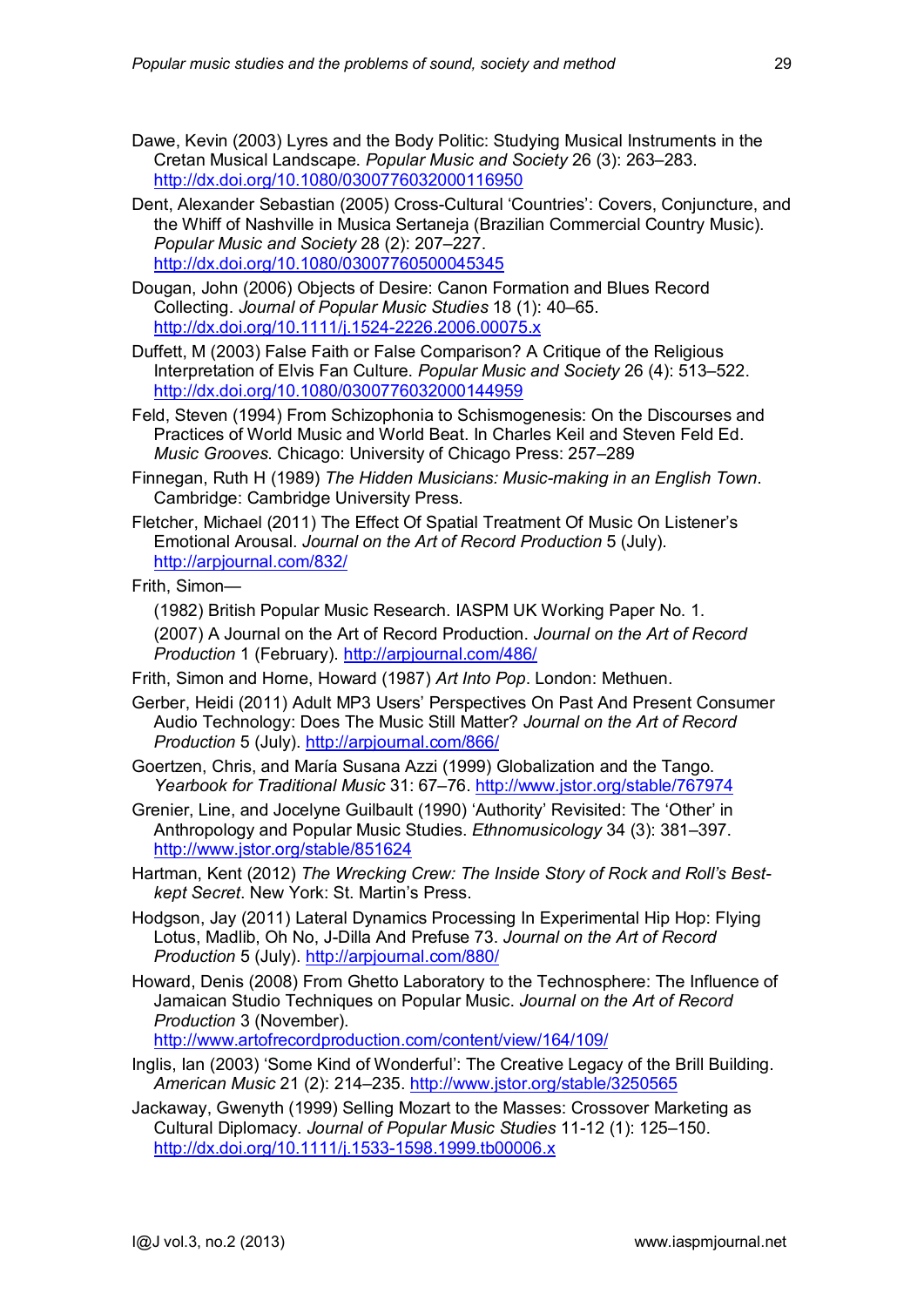- Jacques, Geoffrey (2001) A Roundtable on Ken Burns's Jazz. *Journal of Popular Music Studies* 13 (2): 207–225. http://dx.doi.org/10.1080/152422201753331207
- Juno, Andrea and Vale, Vivian (1983) *Industrial Culture Handbook*. San Francisco, CA: RE/Search Publications.
- Keil, Charles (1985) People's Music Comparatively: Style and Stereotype, Class and Hegemony. *Dialectical Anthropology* 10 (1-2): 119–130. http://dx.doi.org/10.1007/BF00244253
- Kronengold, Charles (2005) Accidents, Hooks and Theory. *Popular Music* 24 (3): 381– 397. http://dx.doi.org/10.1017/S0261143005000589
- MacFarlane, Thomas (2009) Magical Mystery Tour: Mono or Stereo? *Journal on the Art of Record Production* 4 (October). http://arpjournal.com/1362/
- Marcus, George E., and Michael M. J. Fischer (1986) *Anthropology as Cultural Critique: An Experimental Moment in the Human Sciences*. Chicago: University of Chicago Press.
- Maxwell, William J. (2004) Ralph Ellison and the Constitution of Jazzocracy. *Journal of Popular Music Studies* 16 (1): 40–57. http://dx.doi.org/10.1111/j.0022- 4146.2004.00010.x
- McIntyre, Phillip (2008) The Systems Model Of Creativity: Analyzing The Distribution Of Power In The Studio. *Journal on the Art of Record Production* 3 (November). http://arpjournal.com/686/.
- Meintjes, Louise (2003) *Sound of Africa!: Making Music Zulu in a South African Studio*. Durham: Duke University Press.
- Morrow, Guy (2012) Creative Conflict In A Nashville Studio: A Case Of Boy & Bear. *Journal on the Art of Record Production* 6 (June). http://arpjournal.com/1838/
- Moylan, William (2009) Considering Space in Music. *Journal on the Art of Record Production* 4 (October). http://arpjournal.com/1379/
- Mynett, Mark (2012) Achieving Intelligibility Whilst Maintaining Heaviness When Producing Contemporary Metal Music. *Journal on the Art of Record Production* 6 (June). http://arpjournal.com/1858/
- Nettl, Bruno (2010) *Nettl's Elephant: On the History of Ethnomusicology*. Urbana: University of Illinois Press.
- Novak, David (2008) 2·5×6 Metres of Space: Japanese Music Coffeehouses and Experimental Practices of Listening. *Popular Music* 27 (1): 15-34 http://dx.doi.org/10.1017/S0261143008001517
- Ortner, Sherry B. (2006) *Anthropology and Social Theory: Culture, Power, and the Acting Subject*. Durham: Duke University Press.
- PCAACA (2013) *PCAACA Popular Culture Association and American Culture Association*. http://pcaaca.org/about/history-and-overview/ Accessed: 20 Feb 2013.
- Paterson, Justin (2007) Phase Experiments In Multi-Microphone Recordings: A Practical Exploration. *Journal on the Art of Record Production* 1 (February). http://arpjournal.com/1803/
- Porcello, Thomas (1998) 'Tails Out': Social Phenomenology and the Ethnographic Representation of Technology in Music-Making. *Ethnomusicology* 42 (3): 485–510. http://www.jstor.org/stable/852851
- Prato, Paolo (1990) On the Road Again: Rituals of Effervescence in the Contemporary Urban Soundscape. *OneTwoThreeFour* 9: 5–11.
- Ribac, François (2007) From the Scientific Revolution to Rock: Toward a Sociology of Feedback. *Journal on the Art of Record Production* 1 (February). http://arpjournal.com/368/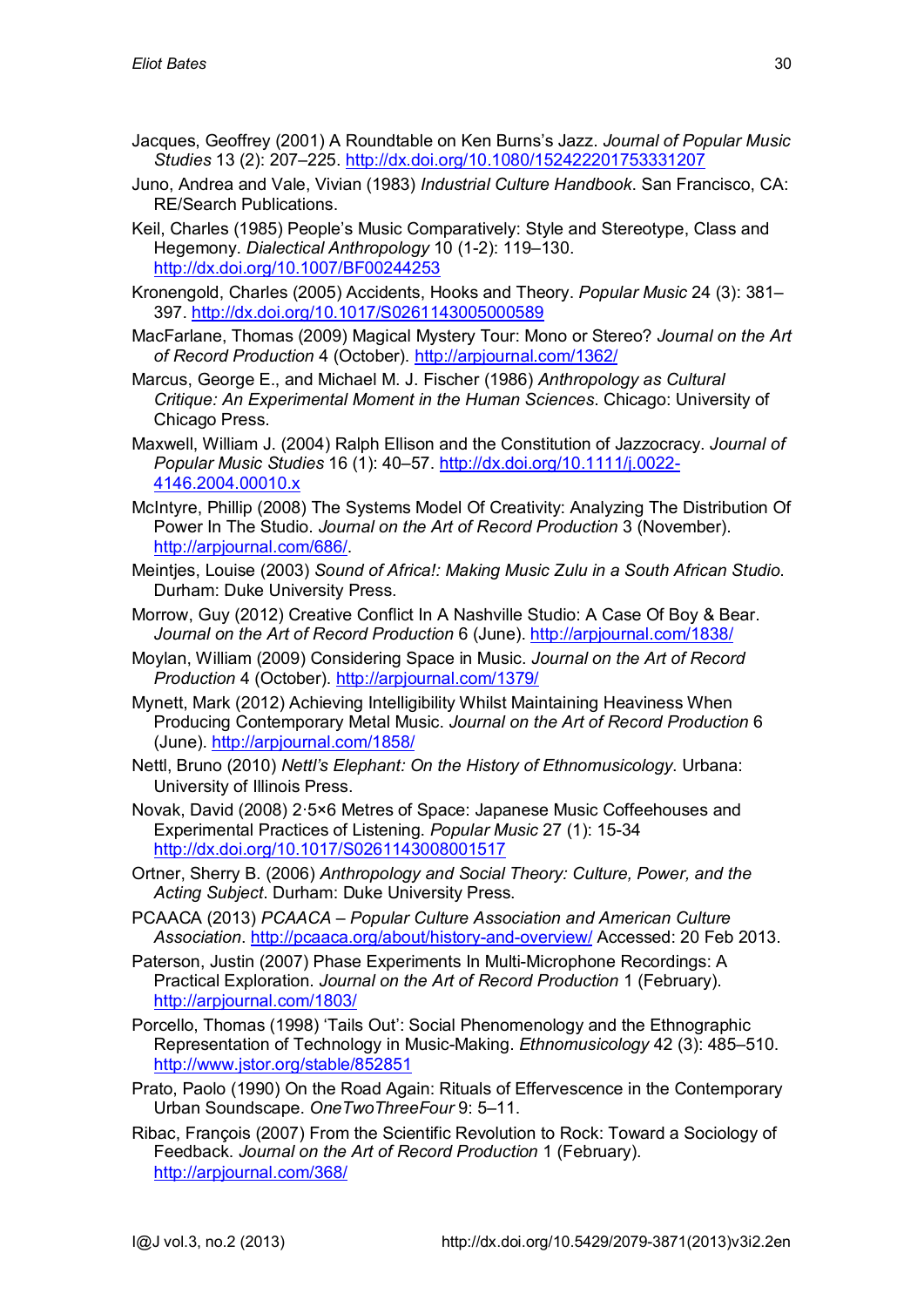- Sarbanes, Janet (2006) Musicking and Communitas: The Aesthetic Mode of Sociality in Rebetika Subculture. *Popular Music & Society* 29 (1): 17–35. http://dx.doi.org/10.1080/03007760500142738
- Schafer, R. Murray (1977) *The Tuning of the World*. New York: A. A. Knopf.
- Scheurer, T. E (1996) The Beatles, the Brill Building, and the Persistence of Tin Pan Alley in the Age of Rock. *Popular Music and Society* 20 (4): 89. http://dx.doi.org/10.1080/03007769608591646

Schmidt, Joshua (2012) Full Penetration: The Integration of Psychedelic Electronic Dance Music and Culture into the Israeli Mainstream. *Dancecult: Journal of Electronic Dance Music Culture* 4 (1): 38-64. http://dj.dancecult.net/index.php/journal/article/view/114

Scott, Ken, and Bobby. Owsinski (2012) *Abbey Road to Ziggy Stardust: Off the Record with the Beatles, Bowie, Elton & So Much More*. Los Angeles: Alfred Music Pub.

Sheehan, Thomas W (2007) Iggy's Blues. *Journal of Popular Music Studies* 19 (2): 133–156. http://dx.doi.org/10.1111/j.1533-1598.2007.00117.x

Solomon, Thomas—

(2005) 'Living Underground Is Tough': Authenticity and Locality in the Hip-hop Community in Istanbul, Turkey. *Popular Music* 24 (1): 1–20. http://dx.doi.org/DOI:10.1017/S0261143004000273

(2012) Theory and Method in Popular Music Analysis: Text and Meaning. *Studia Musicologica Norvegica* 38 (1): 86-108.

St John, Graham—

(2001) Alternative Cultural Heterotopia and the Liminoid Body: Beyond Turner at ConFest. *The Australian Journal of Anthropology* 12 (1): 47–66. http://dx.doi.org/10.1111/j.1835-9310.2001.tb00062.x

(2008) Trance Tribes and Dance Vibes: Victor Turner and Electronic Dance Music Culture. In Graham St John Ed, *Victor Turner and Contemporary Cultural Performance*. New York: Berghahn Books: 149–173.

(2009) Neotrance and the Psychedelic Festival. Dancecult: *Journal of Electronic Dance Music Culture* 1 (1): 35–64.

http://dj.dancecult.net/index.php/journal/article/view/11

(2012) Seasoned Exodus: The Exile Mosaic of Psyculture. *Dancecult: Journal of Electronic Dance Music Culture* 4 (1): 4–37.

http://dj.dancecult.net/index.php/journal/article/view/111

Sterne, Jonathan (2003) Bourdieu, Technique and Technology. *Cultural Studies* 17 (3/4): 367–389. http://dx.doi.org/10.1080/0950238032000083863a

Straw, Will (2010) Cultural Production and the Generative Matrix: A Response to Georgina Born. *Cultural Sociology* 4 (2): 209-216. http://dx.doi.org/10.1177/1749975510368472

Tagg, Philip—

(1979) *Kojak: 50 Seconds of Television Music*. Ph.D. Dissertation, Gøteborg University.

(1985a) Why IASPM? Which Tasks? In David Horn Ed. *Popular Music Perspectives 2*, pp 501–507. Gøteborg; Exeter: IASPM.

http://www.tagg.org/articles/iasptask83.html

(1985b) Address on the State of the Association. International Association for the Study of Popular Music, *IASPM 3rd Annual Conference*. Montréal, QE. http://www.tagg.org/articles/montreal.html